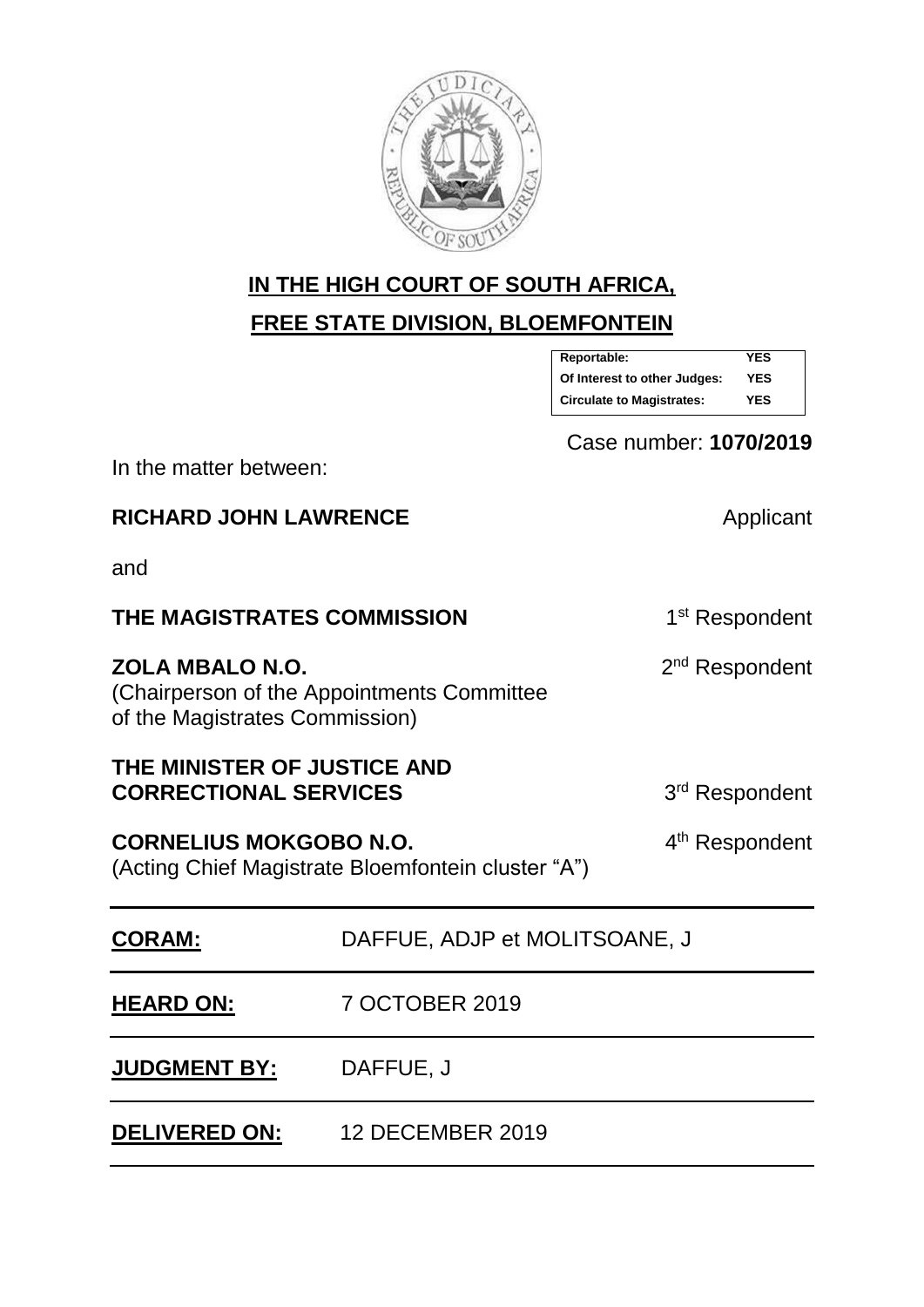#### **I INTRODUCTION**

[1] The shortlisting proceedings of the Appointments Committee of the Magistrates Commission chaired by Regional Court President of the Free State, Ms Mbalo, pertaining to the Free State Province cluster "A," involving the districts of Bloemfontein, Botshabelo and Petrusburg are the focal point of the review proceedings instituted in the High Court.

#### **II THE PARTIES**

- [2] The applicant is Richard John Lawrence, an adult male person employed as an acting Magistrate in Bloemfontein and head of office of the Petrusburg Magistrate's Court at the time of the institution of these proceedings. Applicant represented himself.
- [3] The Magistrates Commission, a statutory body established in terms of s 2 of the Magistrates Act, 1 is cited as the first respondent. The second respondent is Ms Zola Mbalo in her capacity as chairperson of the Appointments Committee established by first respondent. The Committee she chaired was established by the first respondent.<sup>2</sup>
- [4] Third respondent is the Minister of Justice and Correctional Services.

<sup>1</sup> 90 of 1993

 $2$  Ibid s  $6(1)(b)$  read with s  $6(3)$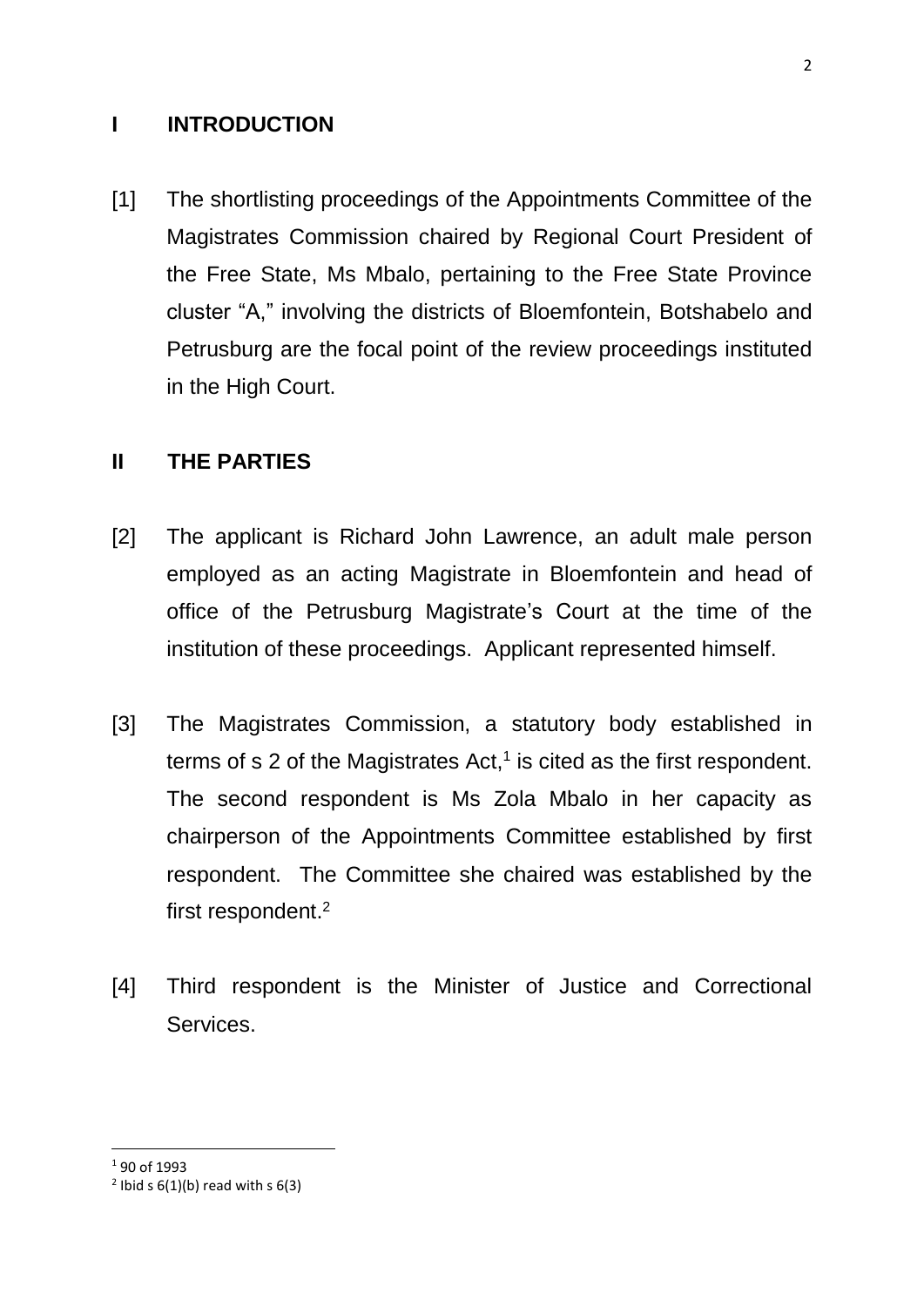- [5] The fourth respondent is Magistrate Cornelius Mokgobo in his official capacity as the duly appointed Acting Chief Magistrate of the Free State cluster "A" during the period 1 March 2019 until 31 May 2019.
- [6] The application is opposed by all four respondents. Adv DJ Groenewald appeared for them on instructions of the State Attorney.
- [7] In order to avoid confusion, I shall hereinafter refer to the first respondent as "the Commission" and to the Appointments Committee as "the Committee."
- [8] The Helen Suzman Foundation applied for and was granted leave to intervene as *amicus curiae.* Adv B Winks appeared for the *amicus* on instructions of Webber Wentzel.

#### **III THE RELIEF SOUGHT**

[9] Applicant instituted his application on 8 March 2019, *inter alia* seeking relief on an urgent basis that first and second respondents be interdicted from conducting interviews with and recommending candidates shortlisted for appointment in the vacant and advertised posts for Bloemfontein, Botshabelo and Petrusburg; that third respondent be interdicted from appointing persons in the vacant posts and directing third and fourth respondents to take the necessary steps to renew his contract of employment as acting magistrate until final determination of the relief sought in subparagraph (e), to wit that the shortlisting proceedings conducted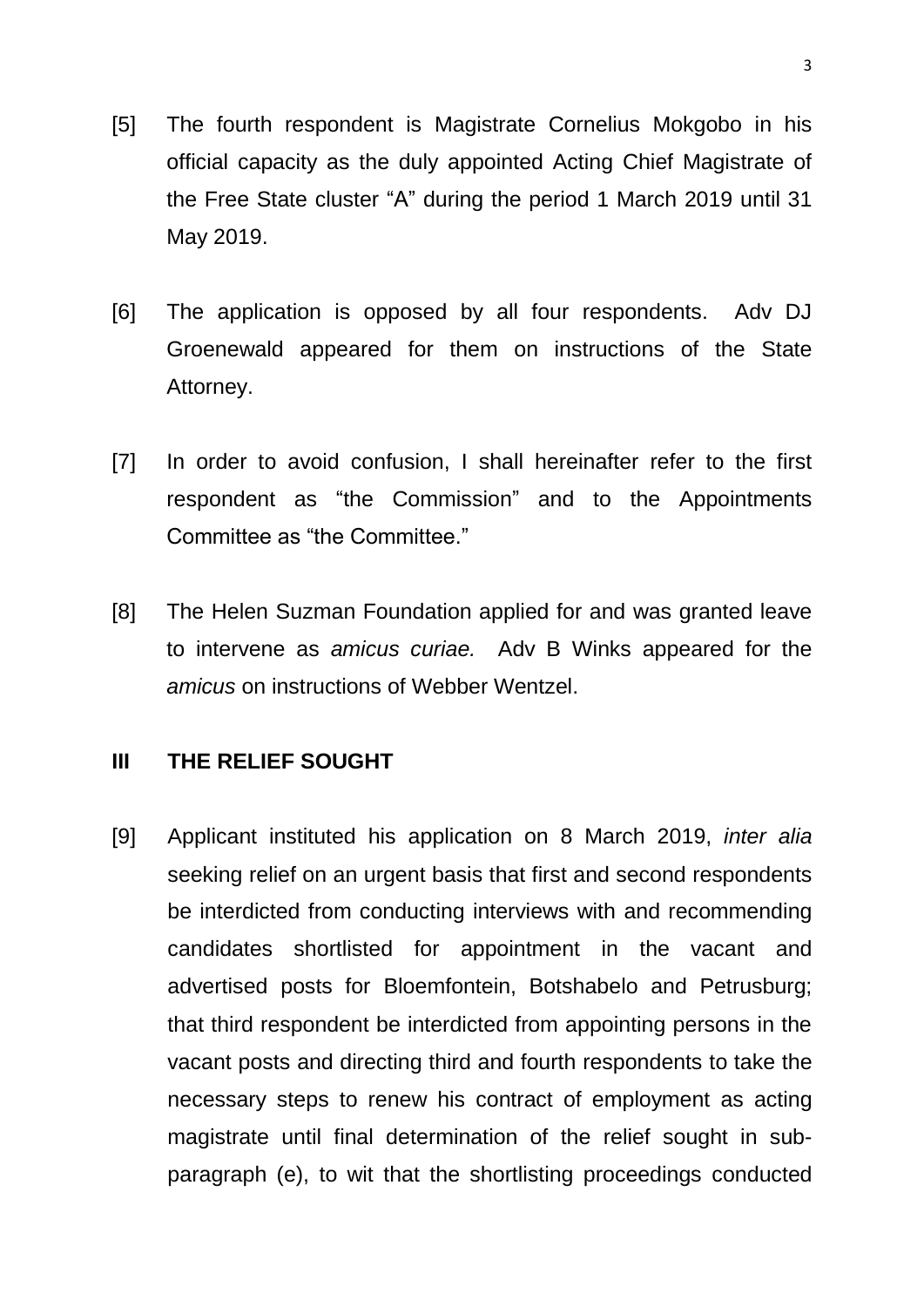for the vacancies of magistrates for these districts be reviewed and set aside. In paragraph (f) an order was sought in terms whereof first and second respondents be directed to reconsider the applications of all qualifying candidates who applied for the aforesaid posts.

- [10] On 11 March 2019 paragraphs (a) to (d) of applicant's notice of motion was dismissed, but leave was granted to him to proceed in the ordinary course with the leave sought in paragraphs (e) and (f).
- [11] On receipt of the transcript and audio recording of the interviews an amended notice of motion and supplementary founding affidavit was filed on 28 June 2019. Respondents filed their answering affidavit and applicant responded by filing his replying affidavit. The essence of the relief now claimed is an order declaring the shortlisting proceedings conducted for the vacant and advertised magisterial posts for the districts of Bloemfontein, Botshabelo and Petrusburg unlawful and unconstitutional and that the proceedings be reviewed and set aside with such directions as the court may wish to grant.
- [12] The amended notice of motion reads as follows:-
	- "(a) declaring the shortlisting proceedings conducted by the second respondent for the vacancies of magistrate in the Free State, more particularly Cluster A and the districts of Bloemfontein, Botshabelo and Petrusburg unlawful and unconstitutional; **and**
		- (b) reviewing and setting aside, without directions, all such shortlisting proceedings and all interviews, recommendations or appointment decisions made or taken in consequence of such unlawful shortlisting proceedings to date, more particularly, in so far as such decisions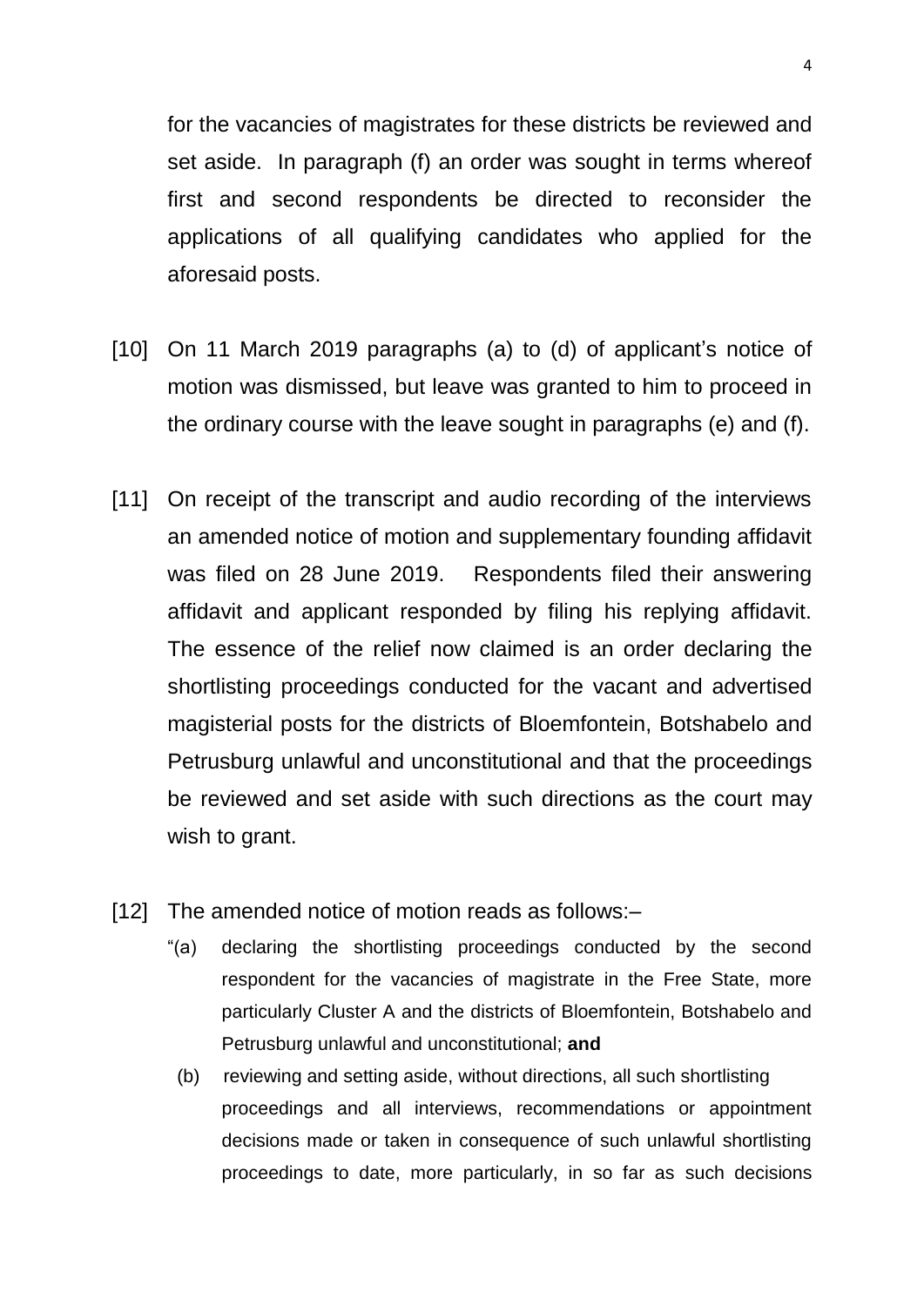pertain to the magisterial districts of Bloemfontein, Botshabelo and Petrusburg; **or**

(c) reviewing and setting aside all such shortlisting proceedings with directions, by: ….." The number of directions which applicant alleges the court shall made are set out in paragraph (c), but not quoted, save to mention that provision is made in (c) ix and (c)x for orders prohibiting the third respondent from filling the vacancies, and if he has done so, for such appointments to be set aside.

### **IV UNCONTESTED EVIDENCE**

- [13] At the time of the institution of proceedings herein applicant was employed as an acting magistrate in Bloemfontein and head of office of the Petrusburg Magistrate's Court. Both courts fall in Free State cluster "A."
- [14] Applicant's competency and experience are not in dispute. In fact, he received accolades from more than one of his seniors in several progress reports attached to the founding affidavit. His acting contract was extended several times on the basis of a senior magistrate and Acting Chief Magistrate indicating that he "remains an asset to this office" and "I unreservedly recommend that his contract be extended for another term"<sup>3</sup>. The fourth respondent said the following:

#### " **Insight**

His record of proceedings gives an accurate, detailed and comprehensive reflection of what has transpired in any given case and his judgments are to the point, well-reasoned and always supported by relevant authority.

**<sup>.</sup>** <sup>3</sup> Progress report of 22 November 2016 at pleadings p 101 and progress report of 18 June 2018 at pleadings p 129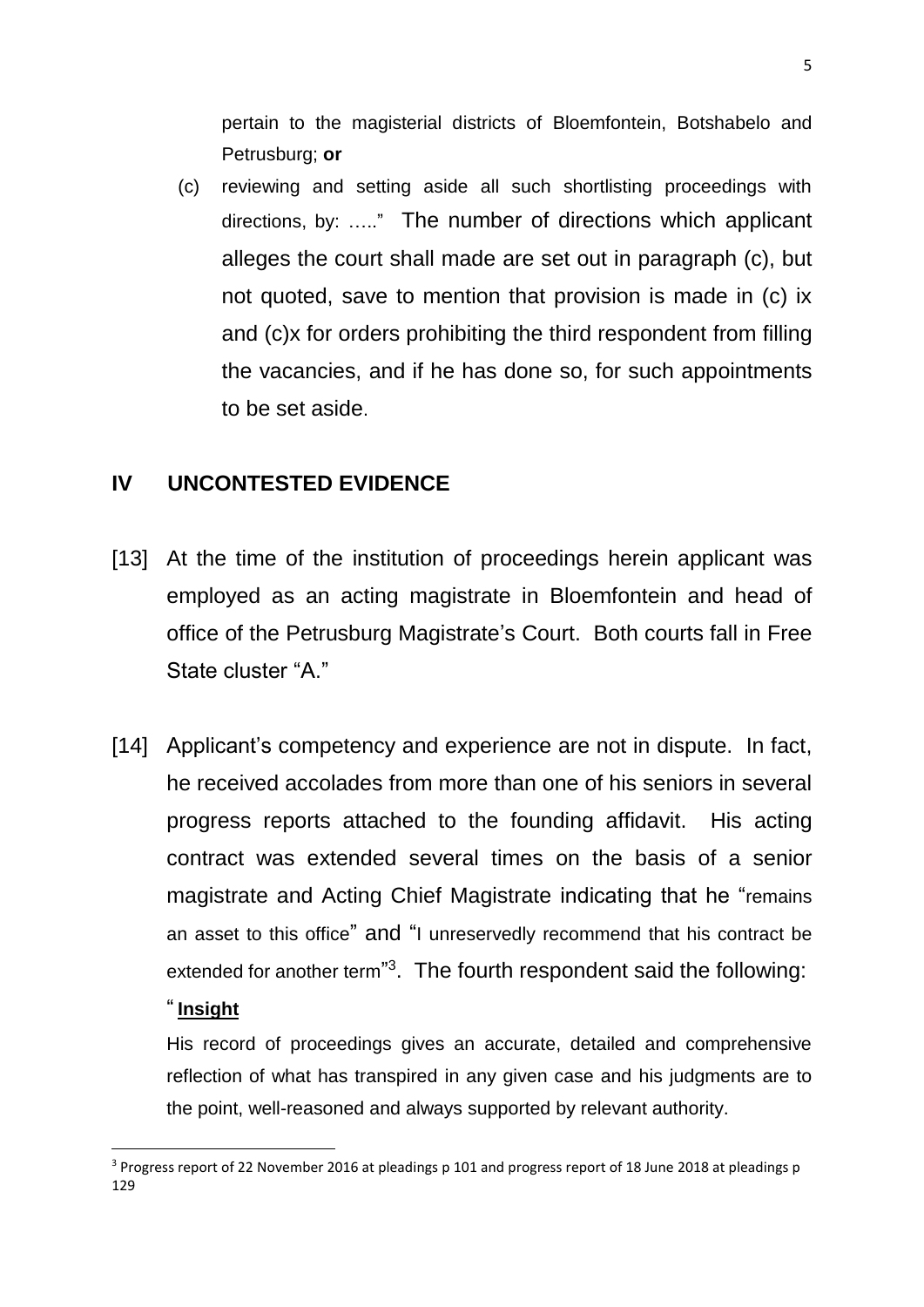#### **Conclusion and recommendation**

Mr Lawrence is an asset to this office and cluster and I recommend that his contract be extended for another term." 4

- [15] Under applicant's quidance the Petrusburg Court improved from the second best performing court in cluster "A" and the fifteenth best performing court in the country to the best performing court in the Free State and in the country according to NPA's statistics.<sup>5</sup>
- [16] During 2018 the Commission invited applications to fill several judicial vacancies which included six vacancies for magistrates in Bloemfontein and one vacancy for head of office for each of the towns of Petrusburg and Bothsabelo. Applicant applied for the post of magistrate in Bloemfontein as well as the post of head of office in both Botshabelo and Petrusburg.<sup>6</sup> He was not shortlisted to be interviewed.
- [17] The Committee tasked to do shortlisting consisted of the following people: the chairperson, Ms Zola Mbalo and nine members, to wit Mr MSA Maila, MP; Ms CC September, MP; Mr BG Nthebe, MP; Mr M Samuel Makamu; Mr MM Mokoena; Mr Desmond Nair; Dr Gomolemo Moshoeu; Ms Yoliswa Sidlova; and Ms PM Tengeni.<sup>7</sup>
- [18] The following members were present during the shortlisting proceedings for Botshabelo and Petrusburg, to wit Ms Mbalo; Mr Makamu; Ms Sidlova; Ms September MP; Mr Mokoena; Ms Tengeni and Mr Nthebe, MP. Only five members were present

<sup>4</sup> Progress report of 9 September 2016: pleadings p 97A

<sup>5</sup> Pleadings pp 127 & 133

<sup>6</sup> Pleadings p 142

<sup>7</sup> Annexure "RJL31", pleadings p 207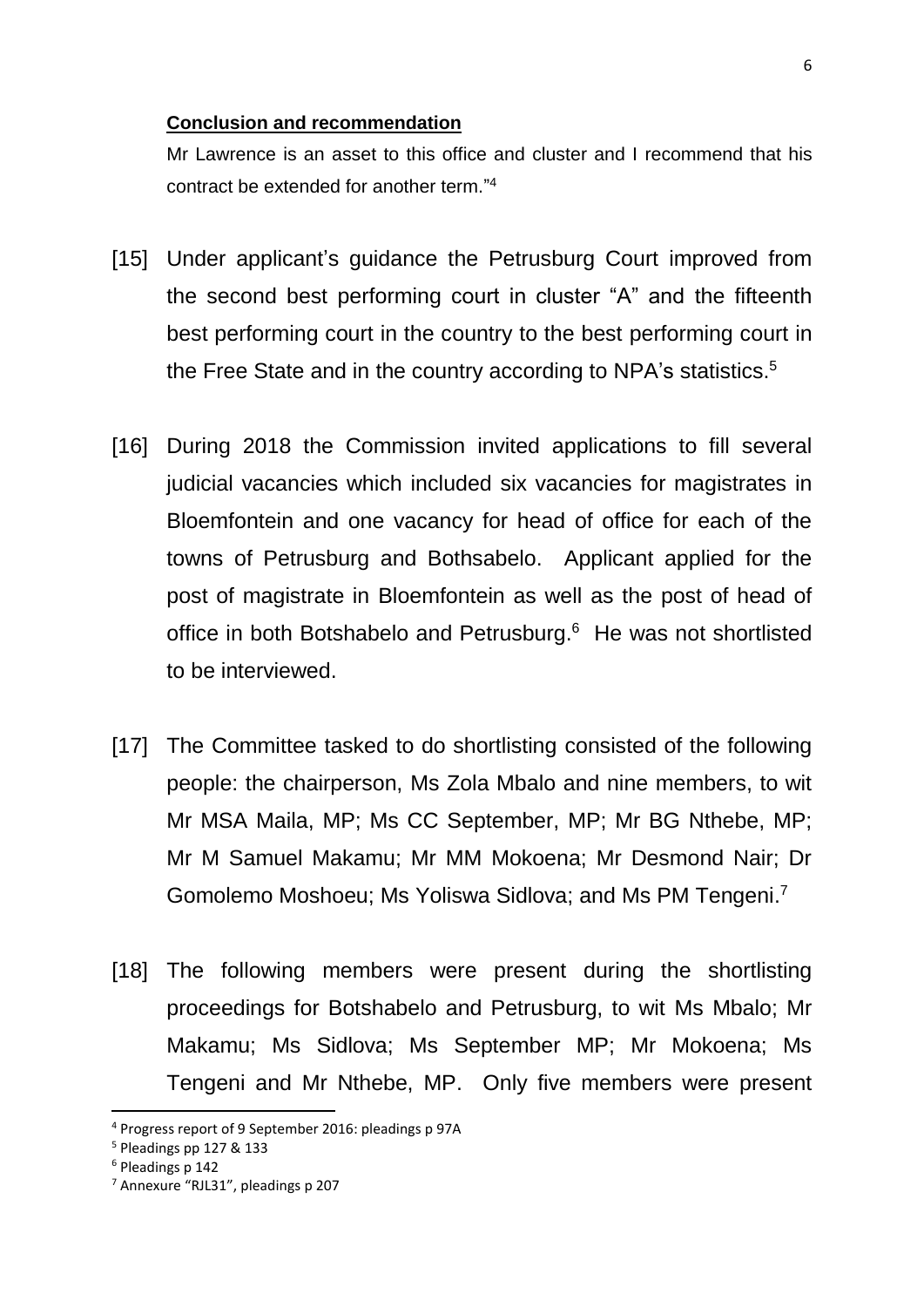during the shortlisting process for Bloemfontein, they being Ms Mbalo; Ms Sidlova; Mr Mokoena; Ms Tengeni; and Mr Nthebe, MP. 8 Therefore, according to the uncontested evidence, Ms Mbalo and four members decided upon the fate of candidates for a major office such as Bloemfontein, whilst in the case of Botshabelo and Petrusburg she and six members were present during the shortlisting proceedings.

- [19] The applicant was not considered at all for any of the posts that he applied for. In fact, no white person was considered for the vacant magistrates' posts in Bloemfontein or that of the head of court post in Petrusburg.
- [20] The shortlisting proceedings were finalised and certain people recommended for appointment. We have not been informed during the hearing of the application what the position was pertaining to the appointment of people in the various vacant positions, but it transpired after argument and during preparation of this judgment that appointments had in fact been made. On 4 November 2019 third respondent appointed 207 magistrates country wide, effectively from 1 February 2020.
- [21] Applicant was informed as follows in an email of the Committee secretary dated 26 February 2019: $9$

"The Chairperson of the Appointments Committee directed that you be informed that you cannot be included in the short-list for any of the posts you

<sup>8</sup> Ibid

<sup>&</sup>lt;sup>9</sup> See annexure "RJL 33" at p 210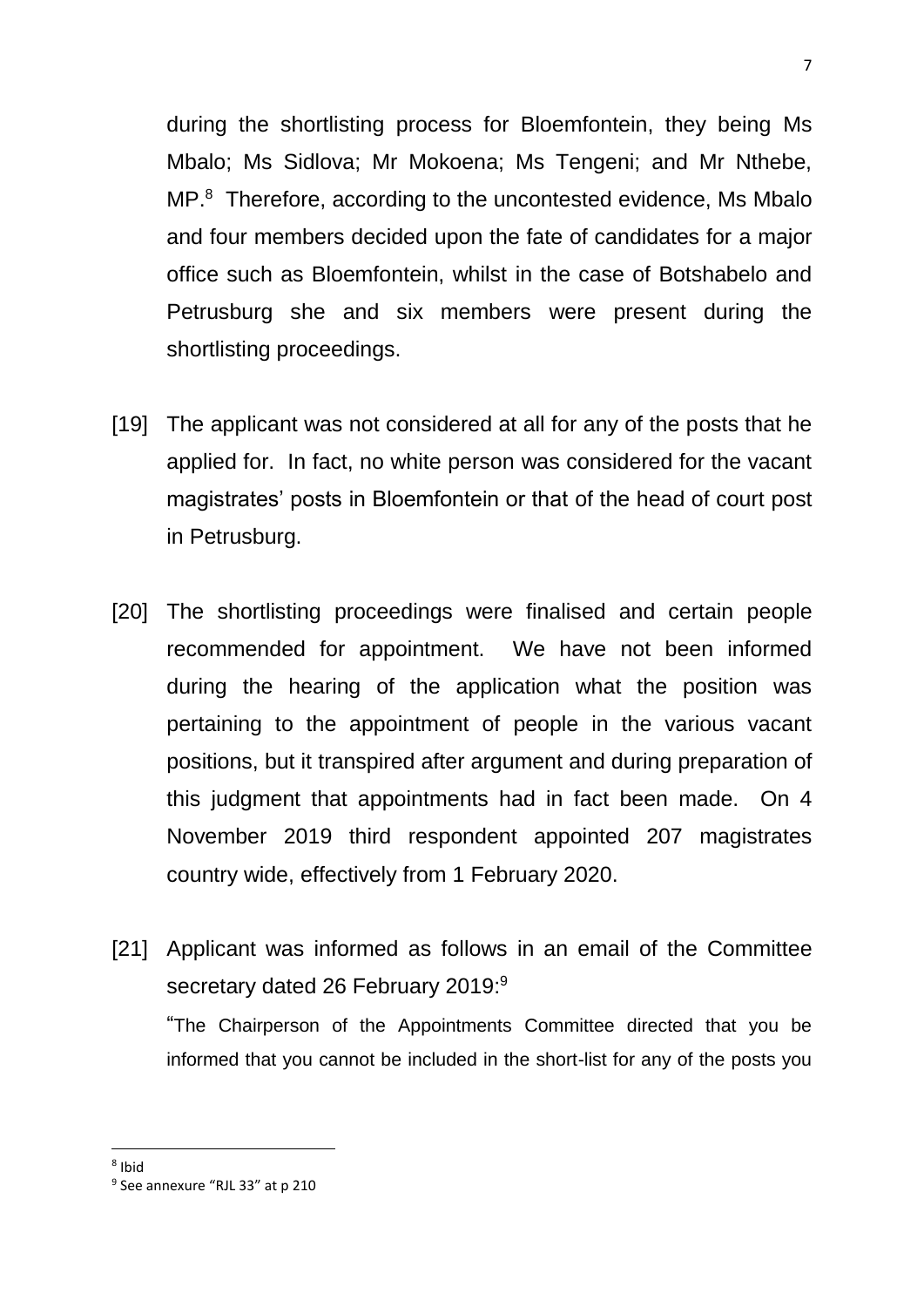have applied for as you do not meet the section 174(2) of the Constitutioncriteria in any of those offices."

#### **V THE DISPUTES**

- [22] Applicant made numerous allegations and even accusations in his papers, including his heads of argument. He repeated himself and was argumentative in the extreme. Instead of relying in his affidavits on evidence of a factual nature in order to bring his case within the legal bases relied upon, he argued his case in the affidavits and repeated his arguments in two sets of heads of argument. Applicant's argumentative and offensive approach is deplorable. His attack is typical of the subjective nature that can be expected of a person acting and arguing in his own interest.
- [23] Respondents allege that, notwithstanding applicant's provocative attitude, it is not apparent on what cause of action applicant relies. The Constitutional Court emphasised in *Bato Star*<sup>10</sup> that it is desirable for litigants who seek to review administrative action to clearly identify both the facts upon which they base their cause of action and the legal issues for this cause of action, legal argument is not called for in the affidavits. Having said this, I believe that the following is a fair summary of the issues raised by the parties which will be considered by me herein later:
	- 23.1 Respondents' first ground of opposition is non-joinder. It is their case that the application should fail insofar as applicant failed to join all candidates shortlisted by the Committee.

<sup>10</sup> Bato Star Fishing (Pty) Ltd v Minister of Environmental Affairs 2004 (4) SA 490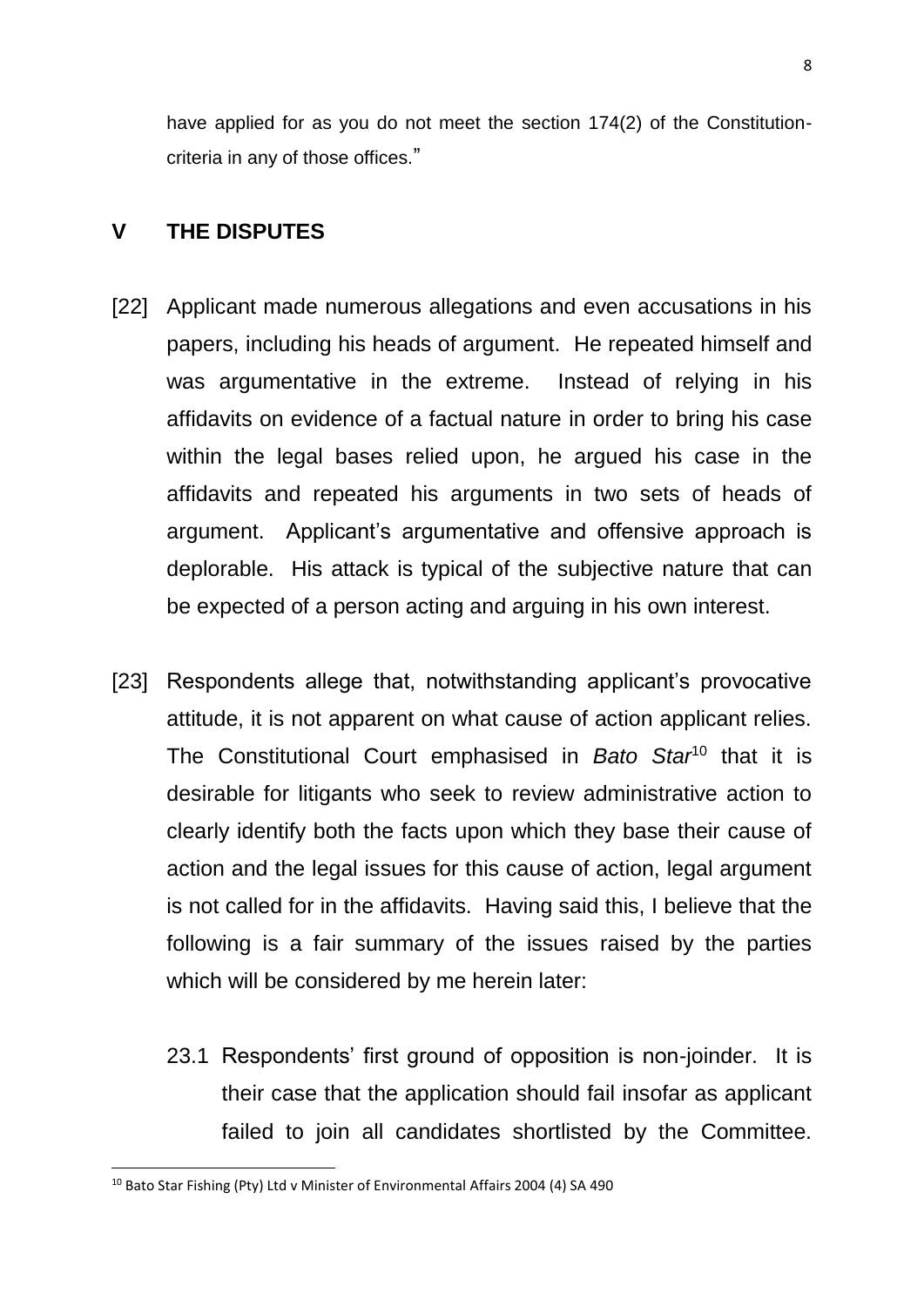Applicant served all shortlisted candidates with copies of the papers and all of them, save for four shortlisted in respect of the Bloemfontein vacancies abide in the decision of the court. No one indicated any objection to the relief claimed.

23.2 According to applicant the Committee was not quorate during the shortlisting proceedings pertaining to Bloemfontein. Reliance is placed on s 6(7) read with s 5(2) of the Magistrates Act. This submission will be evaluated hereunder together with respondents' submissions in respect of s 5 and  $6<sup>11</sup>$  In short, it is respondents' submission that the

#### **[6](https://jutastat.juta.co.za/nxt/foliolinks.asp?f=xhitlist&xhitlist_x=Advanced&xhitlist_vpc=first&xhitlist_xsl=querylink.xsl&xhitlist_sel=title;path;content-type;home-title&xhitlist_d=%7bstatreg%7d&xhitlist_q=%5bfield%20folio-destination-name:%27LJC_a90y1993s6%27%5d&xhitlist_md=target-id=0-0-0-181349) Committees of Commission**

1

(1) The Commission, for the proper performance of its functions-

(6) The Commission may at any time dissolve any committee.

(7) The provisions of section 5 shall *mutatis mutandis* apply to a meeting of a committee." (emphasis added)

<sup>11</sup> The two sections read as follows: "**5 Meetings of Commission**

<sup>(1)</sup> Meetings of the Commission shall be held at the times and places determined-

*<sup>(</sup>a)* by the chairperson or, if he or she is not available, by the vice-chairperson of the Commission; or

*<sup>(</sup>b)* if both the chairperson and the vice-chairperson of the Commission are not available, by the majority of the members of the Commission.

<sup>(2)</sup> The majority of the members of the Commission shall constitute a quorum for a meeting of the Commission.

<sup>(3)</sup> If both the chairperson and the vice-chairperson of the Commission are absent from a meeting of the Commission, the members present shall elect one of their number to preside at that meeting.

<sup>(4)</sup> The person presiding at a meeting of the Commission may regulate the proceedings and procedure thereat, including the quorum for a decision of the Commission, and shall cause minutes to be kept of the proceedings. (5) The proceedings of the Commission shall take place *in camera* unless the person presiding at a meeting directs otherwise.

*(a)* shall establish an executive committee consisting of two or more members of the Commission designated by the Commission; and

*(b)* may establish such other committees as the Commission may deem necessary, consisting of one or more members of the Commission designated by the Commission and one or more other persons, if any, whom the Commission may appoint for that purpose and for the period determined by the Commission.

<sup>(2)</sup> The Commission may extend the period of an appointment made by the Commission under subsection (1) or withdraw such appointment during the period referred to in that subsection.

<sup>(3)</sup> The Commission shall designate a chairperson for every committee and, if the Commission deems it necessary, a vice-chairperson.

<sup>(4)</sup> *(a)* A committee shall, in accordance with the policy laid down by the Commission and subject to the directions of the Commission, perform such functions of the Commission as the Commission may assign to such committee.

*<sup>(</sup>b)* Any function so performed by the executive committee referred to in subsection (1) *(a)* shall be deemed to have been performed by the Commission.

<sup>(5)</sup> On completion of the functions assigned in terms of subsection (4) to a committee referred to in subsection (1) *(b)*, such committee shall submit a written report thereon to the Commission.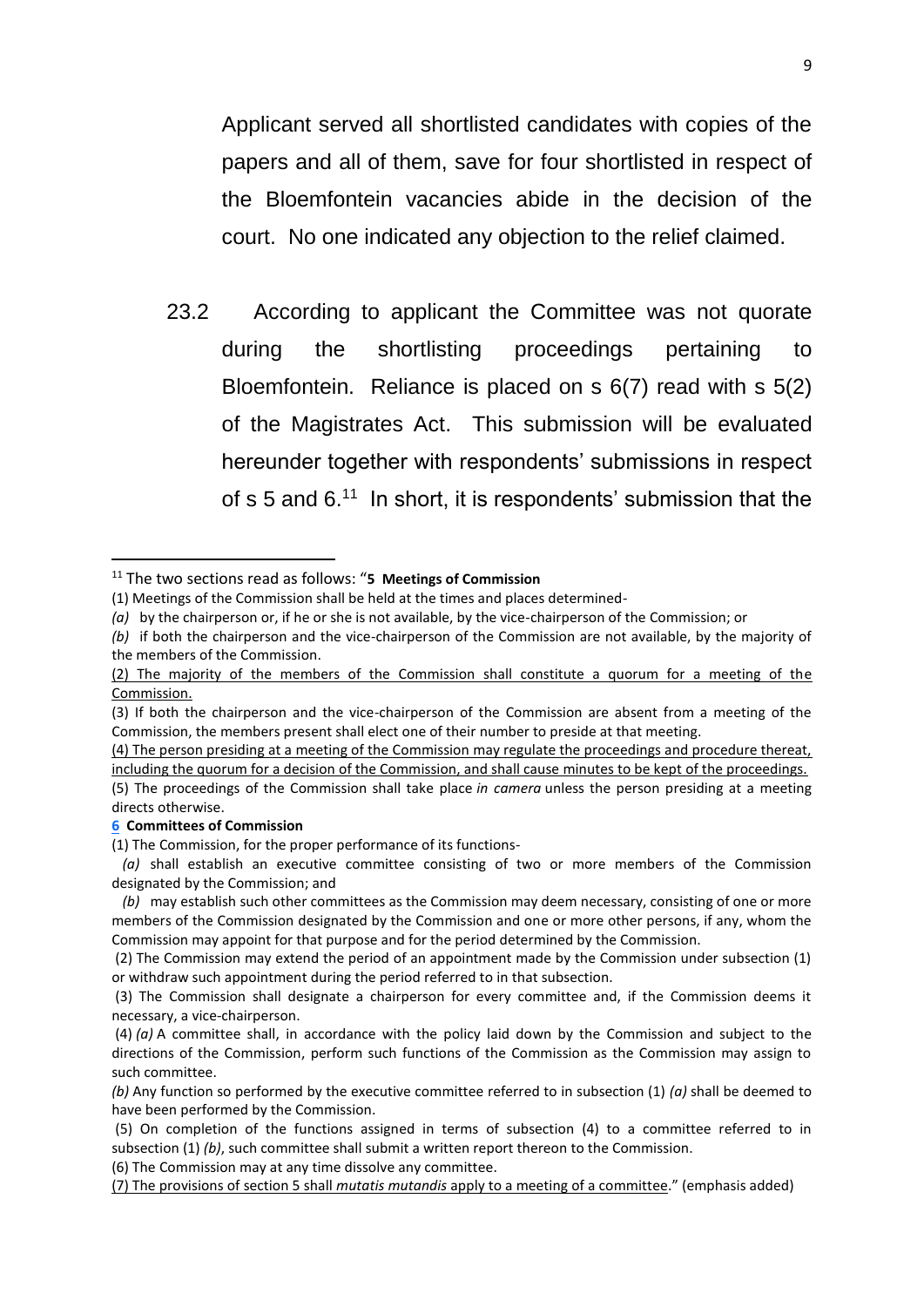second respondent as chairperson could rule in terms of ss 5(4) read with 6(7), as she did, that the meeting was quorate although a majority of members did not attend.

- 23.3 According to applicant the Committee selectively applied s 174(2) of the Constitution and in that process regarded race as an "overarching and sole consideration" insofar as white people were totally disregarded. This is denied by respondents who extensively dealt with their views on the issue.
- 23.4 According to applicant the Committee did not consider the relevant factors as required by regulation 5 of the Magistrates  $Act^{12}$ ; it is applicant's case that his elimination by the Committee before considering the regulation 5 factors constitute an abuse of and an incorrect application of s 174(2) of the Constitution. Again, this issue was put in contention by respondents.

#### **VI EVALUATION OF THE PARTIES' SUBMISSIONS**

#### *Non-joinder*

**.** 

[24] Applicant served his amended notice of motion dated 28 June 2019 together with his supplementary founding affidavit by e-mail on all candidates shortlisted for the vacant positions in Bloemfontein, Petrusburg and Botshabelo.<sup>13</sup> He invited them to

<sup>&</sup>lt;sup>12</sup> The regulation reads as follows: "Filling of vacancies: In the appointment or a promotion of a Magistrate, only the qualifications, level of education, relative merits, efficiency and competency for the office of persons who qualify for the relevant appointment or promotion shall be taken into account."

 $13$  Pleadings, pp 291 – 294 and supplementary affidavit paras 5 - 8, pp 298 - 301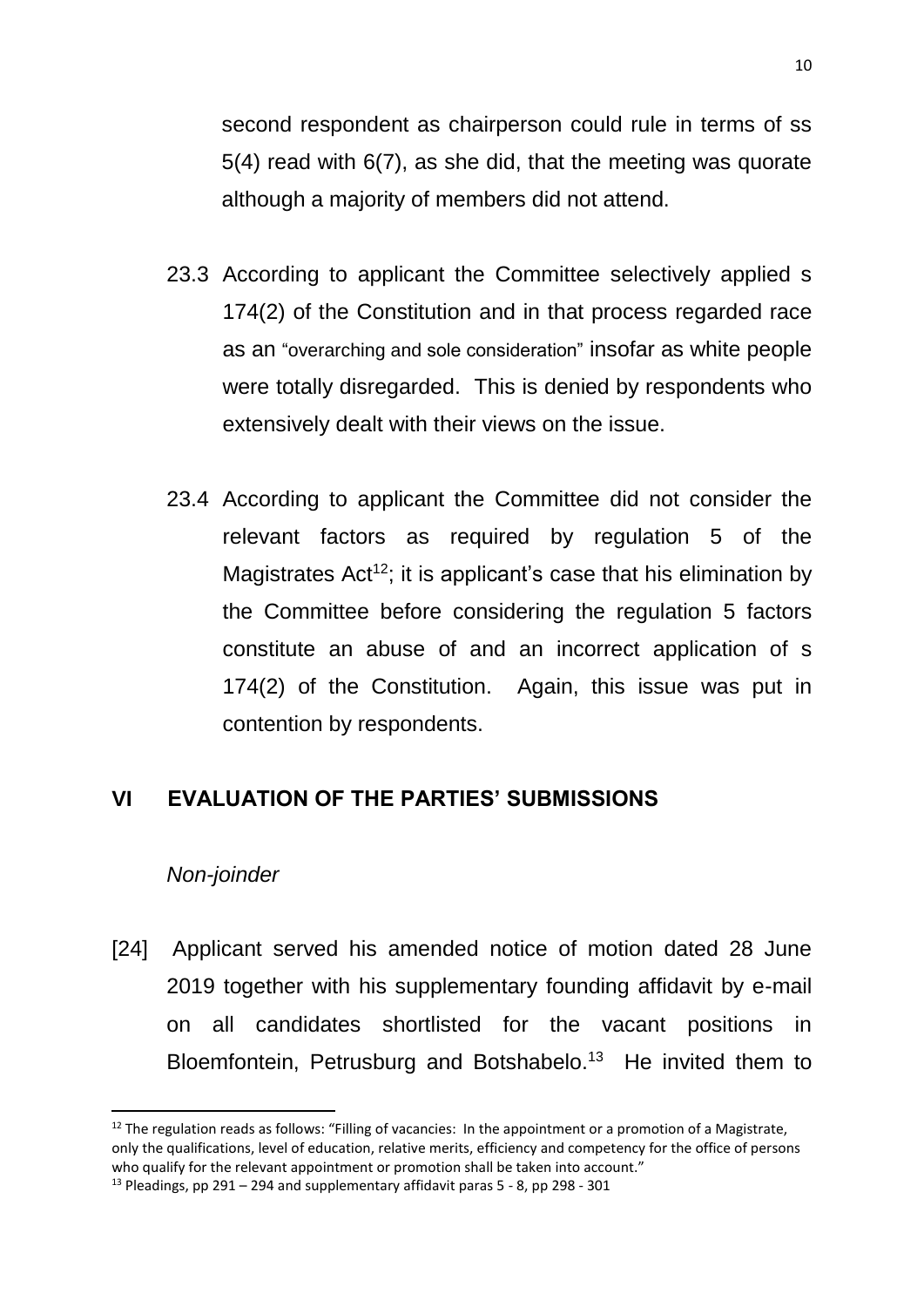join the proceedings notwithstanding his belief that they did not have a direct and substantial interest in the review application.

- [25] In response to respondents' non-joinder plea, applicant explains how he gave notice of the application and attaches proof of service.<sup>14</sup> He did this although the Committee decided to play cat and mouse insofar as it declined to advise him which candidates had been recommended for appointment.<sup>15</sup> The State Attorney, instructed by respondents, relied on so-called confidentiality.
- [26] In my view all shortlisted candidates knew about the applicant's application and if anyone wanted to oppose, he/she would have been able to do so. They are all legally qualified people who cannot claim that they were ill-informed of their rights.
- [27] The issue of non-joinder has again been dealt with authoritatively in *JSC v Cape Bar Council*: 16
	- "[12] It has by now become settled law that the joinder of a party is only required as a matter of necessity – as opposed to a matter of convenience – if that party has a direct and substantial interest which may be affected prejudicially by the judgment of the court in the proceedings concerned (see eg *Bowring NO v Vrededorp Properties CC* 2007 (5) SA 391 (SCA) para 21). The mere fact that a party may have an interest in the outcome of the litigation does not warrant a nonjoinder plea. The right of a party to validly raise the objection that other parties should have been joined to the proceedings, has thus been held to be a limited one (see eg *Burger v Rand Water Board* 2007 (1) SA 30 (SCA) para 7; Andries Charl Cilliers, Cheryl Loots and Hendrik

<sup>&</sup>lt;sup>14</sup> Replying affidavit paras  $38.8 - 38.27$  at pp  $511 - 518$ 

<sup>15</sup> Replying affidavit par 38.7 p 511 read with annexures "RJL44" – "RJL46" at pp 542 - 545

<sup>16</sup> 2013(1) SA 170 (SCA)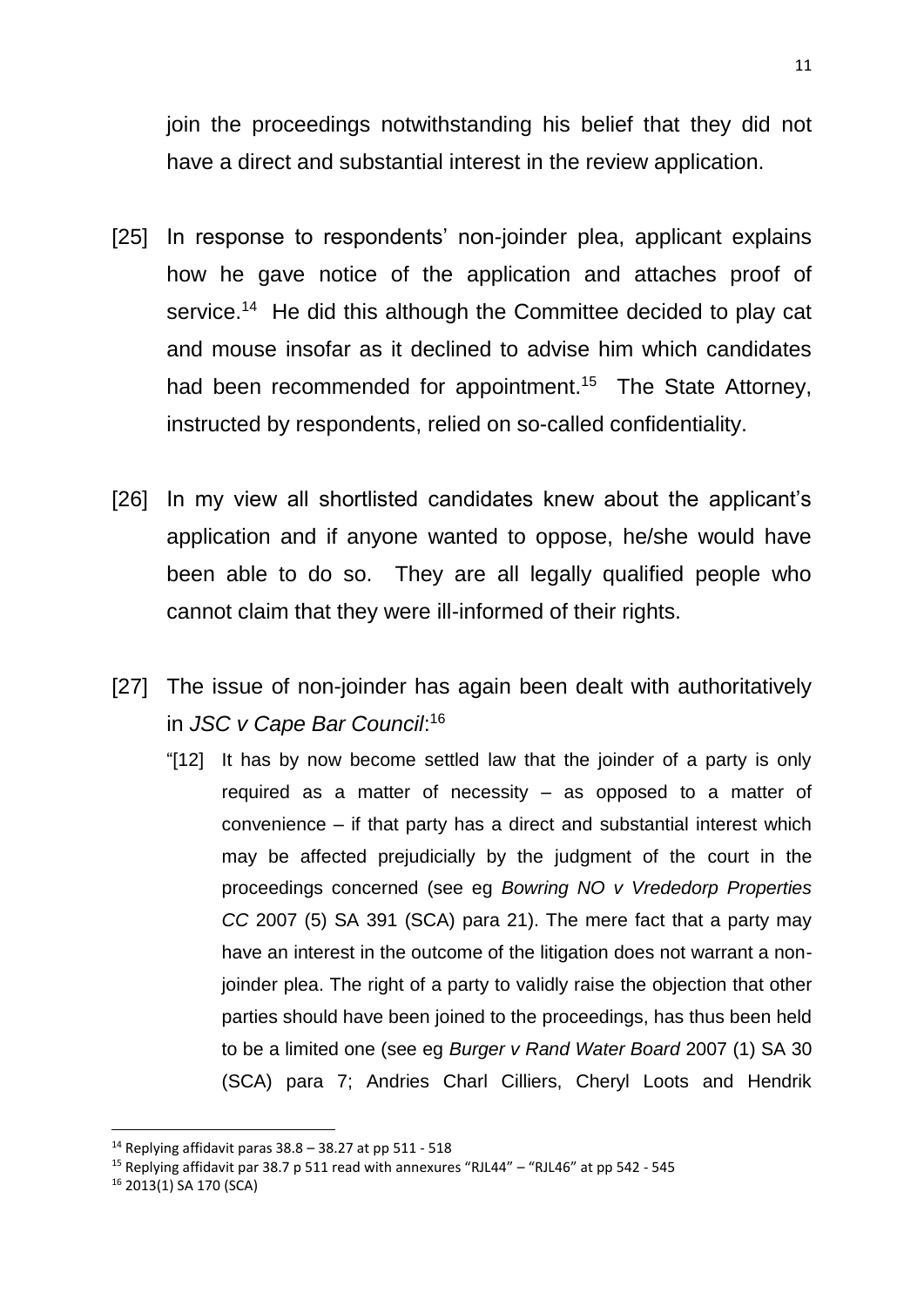Christoffel Nel *Herbstein & Van Winsen The Civil Practice of the High Courts of South Africa* 5 ed vol 1 at 239 and the cases there cited.)"

[28] The position may now be different than when we heard the application. At that stage no candidate had the right to be appointed. Now appointments have been done and if the application succeed, the appointments must also be declared unlawful and set aside. This is the relief applicant seeks in paragraphs (b) and (c)x of the amended notice of motion. In my view the Minister and all appointed candidates knew that if the Minister would be proceeding with appointments in the face of the pending review application, his decisions might be overturned. The point *in limine* is dismissed.

#### *Principle of legality*

- [29] The principle of legality dictates that power should have a source in law. It is applicable whenever public power is exercised.<sup>17</sup>
- [30] This principle has again been discussed in *JSC v Cape Bar Council* where the following principles were restated:<sup>18</sup>
	- "[20] The court a quo agreed with the contention that the impugned decisions of the JSC are excluded from review under PAJA by s 1(gg). Nonetheless it found these decisions reviewable, in principle, under the doctrine of legality. The correctness of this finding is not challenged by the JSC on appeal. As a result, the doctrine of legality can, for present purposes, be stated without elaboration and purely as the underlying substructure for this court's consideration of the remaining issues.
	- [21] As Ngcobo CJ said in *Albutt v Centre for the Study of Violence and Reconciliation* 2010 (3) SA 293 (CC) para 49, it has by now become axiomatic

<sup>17</sup> AAA Investment (Pty) Ltd v Micro Finance Regulatory Council & another 2007 (1) SA 343 (CC) at par 29

<sup>18</sup> Loc cit at paras 20, 21 & 22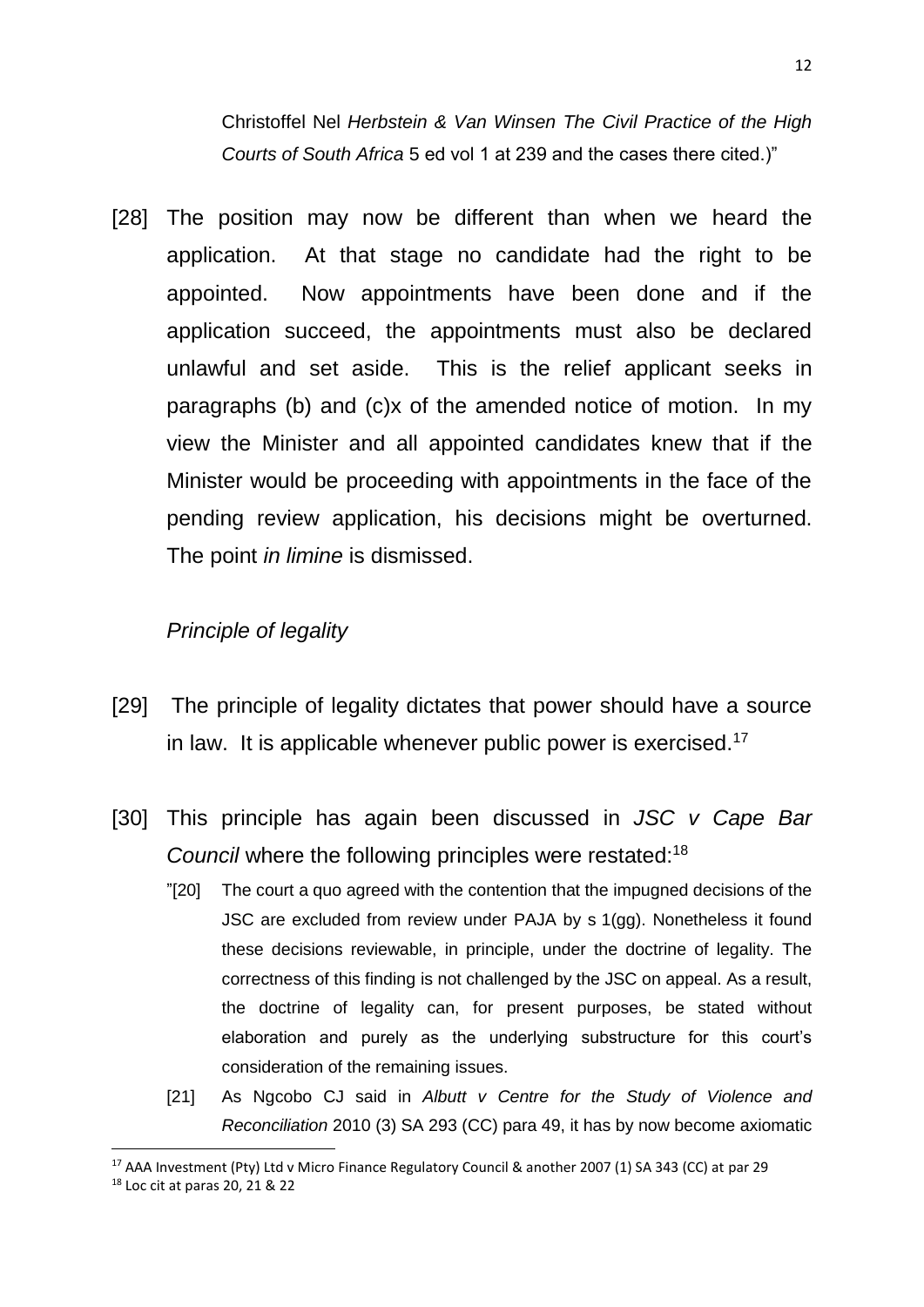that the doctrine or principle of legality is an aspect of the rule of law itself which governs the exercise of all public power, as opposed to the narrow realm of administrative action only. The fundamental idea expressed by the doctrine is that the exercise of public power is only legitimate when lawful (see *Fedsure Life Assurance Ltd v Greater Johannesburg Transitional Metropolitan Council* 1999 (1) SA 374 (CC) para 56). By way of example it was held in *Fedsure,* on the basis of the legality principle, that a body exercising public power has to act within the powers lawfully conferred upon it. And in *Pharmaceutical Manufacturers Association of SA: In re Ex Parte President of South Africa* 2000 (2) SA 674 (CC) (para 20) it was held that the principle of legality also requires that the exercise of public power should not be arbitrary or irrational (see also *Albutt supra* para 49 and the cases cited in footnote 43).

- [22] The JSC's power to advise the President on the appointment of judges of the High Court is derived from s 174(6) of the Constitution. Hence it is undoubtedly a public power. In the event, this court has recently held that the proper composition of the JSC is a matter for review under the doctrine of legality (see *Acting Chairperson: Judicial Services Commission v Premier of the Western Cape Province* 2011 (3) SA 538 (SCA)). Moreover, in accordance with legal principle that became well settled in many cases since *Pharmaceutical Manufacturers*, the decisions of the JSC that are challenged by the CBC are, in principle, subject to review on the basis of irrationality. This brings me to the first challenge based on the alleged improper composition of the JSC when the decisions not to recommend any of the unsuccessful candidates were taken." (Emphasis added)
- [31] Although applicant is somewhat evasive as to his cause of action, there cannot be any doubt that he also relies on the principle of legality. The deliberations of the Committee are relevant to consider whether there was compliance with the principle of legality and/or whether it acted rationally. The following *dicta* of the Constitutional Court in Helen *Suzman Foundation v JSC<sup>19</sup>* are apposite:

**<sup>.</sup>** <sup>19</sup> 2018(4) SA 1 (CC) paras 23 & 67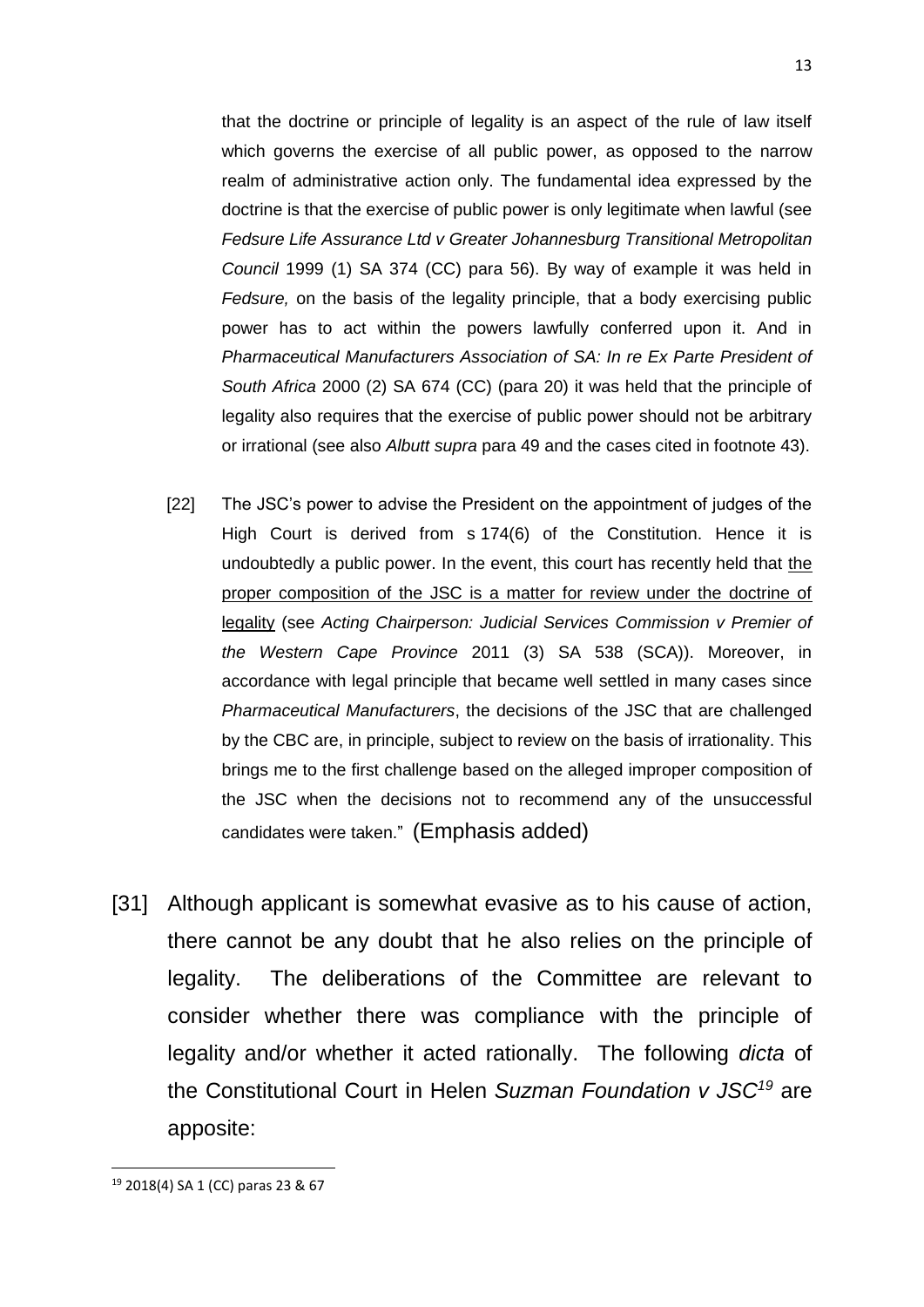- "[23] Surely, deliberations are relevant to the decision they precede and to which they relate. Indeed, *HC SANRAL* correctly says so. They may well provide evidence of reviewable irregularities in the process, such as bias, ulterior purpose, bad faith, the consideration of irrelevant factors, a failure to consider relevant factors, and the like. Absent disclosure, these irregularities would remain hidden. Deliberations are the most immediate and accurate record of the process leading up to the decision.
- [67] Where a claim to blanket non-disclosure is asserted, the court must engage in a balancing exercise. An important factor in weighing-up the JSC's interest against that of review applicants in general is that the JSC is engaged in a particularly important exercise of public power, which must be done lawfully and rationally. Generally the only way to test the legality of the exercise of this power completely and thoroughly is to afford an applicant for review access to *all* material relevant to that exercise of power. If a public functionary can withhold information relevant to the decision, there is always a risk that possible illegalities remain uncovered and are thus insulated from scrutiny and review. That is at variance with the rule of law and our paramount values of accountability, responsiveness and openness. This affects not only the individual litigant, but also the public interest in the exercise of public power in accordance with the Constitution. It must, therefore, be in truly deserving and exceptional cases that absolute non-disclosure should be sanctioned."
- [32] It is alleged on behalf of respondents that no unfairness or noncompliance with either regulation 5, or the Constitution occurred in the shortlisting process adopted by the Committee.<sup>20</sup> Respondents' deponent states the following pertaining to

<sup>14</sup>

<sup>&</sup>lt;sup>20</sup> Answering affidavit paragraph 8 p 249 - 257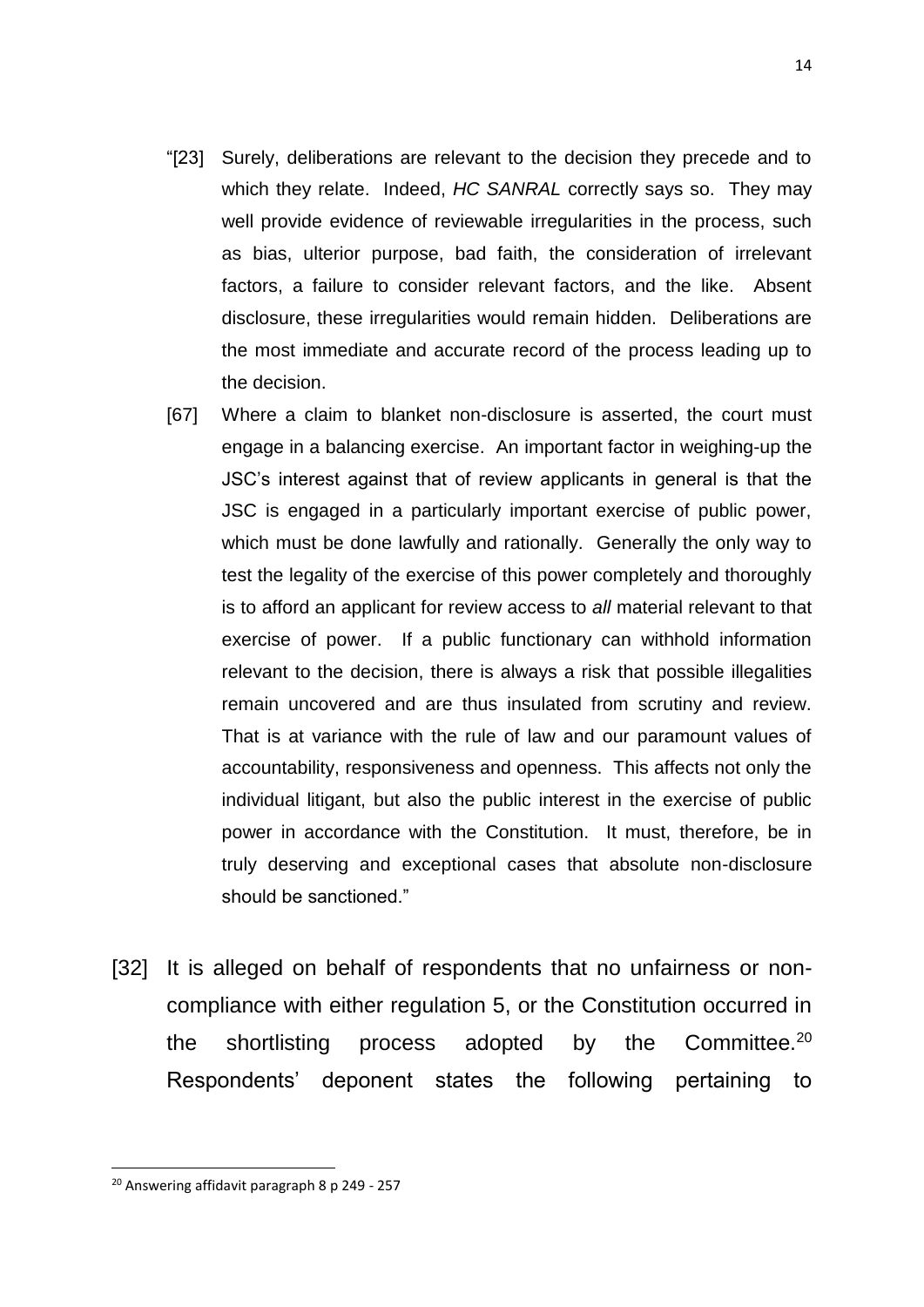applicant's allegation that no white candidates were considered for the posts in cluster "A"<sup>21</sup>:

"This by no means suggests that there was a blanket ban imposed on individuals from specific race groups. I pause to point out that a total of 65 white individuals were shortlisted for the positions advertised of which 20 were white males."

She continues as follows<sup>22</sup>:

"8.19.1 There was clearly a need for invoking restitutionary measures having regard to the over representation of white males;

8.19.2 The process was implemented in a nuanced and flexible manner and there were **no bar** on the shortlisting **of white males**." (my emphasis) Further on she said<sup>23</sup>:

"… white magistrates already comprises 26.5% of the Free State Cluster "A" lower court judiciary, making white individuals by far the most overrepresented group. The appointment of a white male would therefore have been contrary to the objectives of section 174(2) of the Constitution."

[33] I do not agree that Ms Mbalo's averments under oath are a true reflection of the Committee's deliberations pertaining to the Free State cluster "A." I shall deal later herein with this contention in detail with reference to several extracts of the Committee's deliberations as transcribed.

*Was there a quorum in respect of the Bloemfontein shortlisting process?*

[34] The Committee consisted of ten persons, including the chairperson, Ms Mbalo. Ms Mbalo and four members attended the

<sup>&</sup>lt;sup>21</sup> Answering affidavit paragraph 8.18 p 256

<sup>22</sup> Answering affidavit paragraph 8.19 p 256

<sup>&</sup>lt;sup>23</sup> Answering affidavit paragraph 9.8 p 258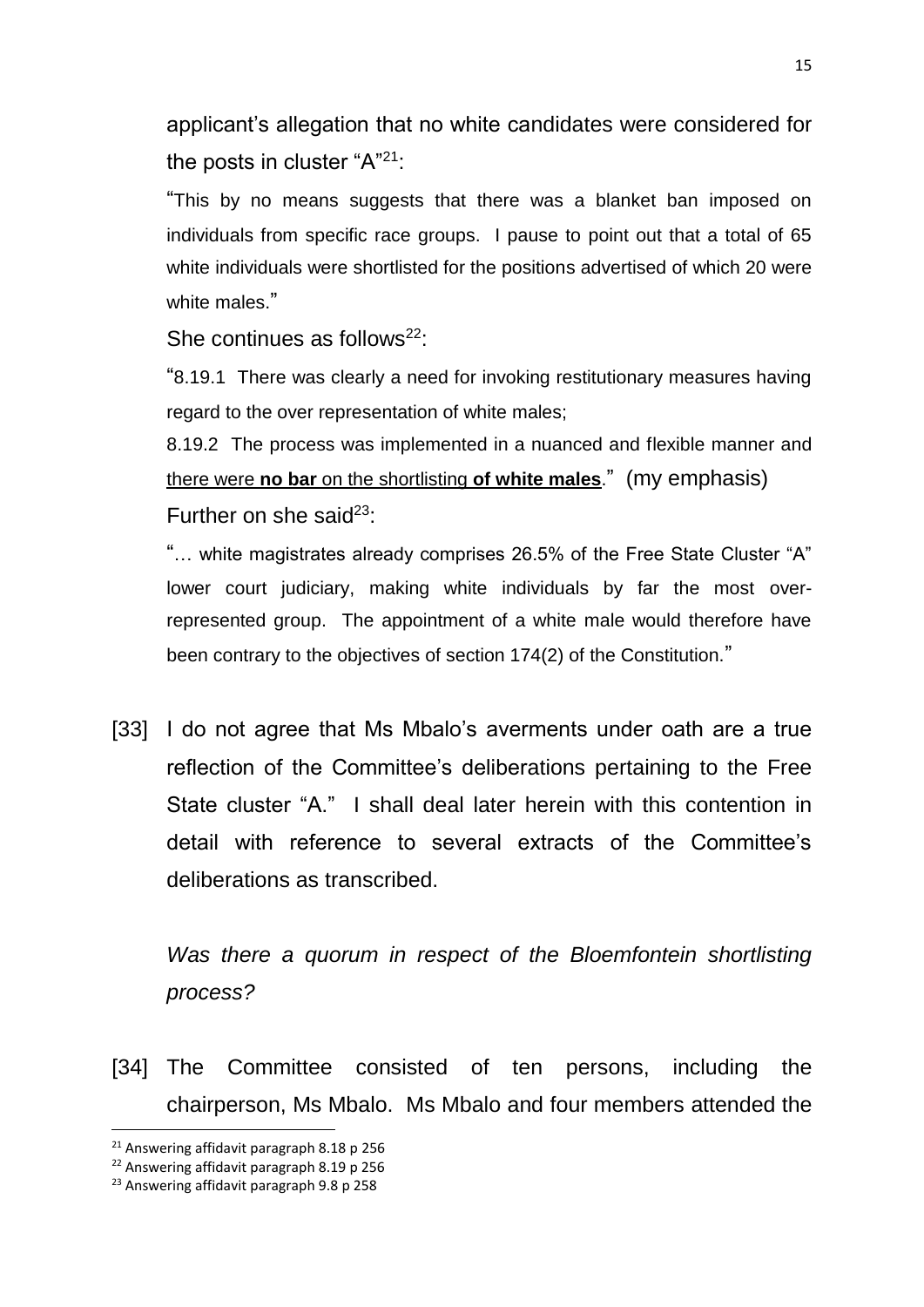Committee meeting dealing with the shortlisting for Bloemfontein. She states that she has exercised the powers granted to her in terms of s 5(4) read with s 6(7) of the Magistrates Court Act and avers that the Committee was quorate pertaining to the Bloemfontein shortlisting process.<sup>24</sup>

- [35] The applicable principles in respect of the interpretation of legislation have been explained in several judgments of the Supreme Court of Appeal and the Constitutional Court.<sup>25</sup> The decisions are clear. Over and above that stated in the judgments referred to, I reiterate what Lewis JA said:<sup>26</sup> "Words without context mean nothing."
- [36] A reading of s 5(2), read with s 6(7), indicates unambiguously that a majority of the members of the Committee shall constitute a quorum for a meeting. The respondents' argument is based on the provisions of s 5(4) read with s 6(7). It is their contention that the chairperson of the Committee may decide during the meeting that a decision may validly be taken by a minority of members. This

<sup>&</sup>lt;sup>24</sup> Answering affidavit paragraph 8.14 p 255

<sup>&</sup>lt;sup>25</sup> In an oft-quoted judgment Wallis JA summarised the current state of our law regarding the interpretation of documents, including contracts, as follows in *Natal Joint Municipal and Pension Fund v Endumeni Municipality*  2012 (4) SA 593 (SCA) at para [18]:

<sup>&</sup>quot;Interpretation is the process of attributing meaning to the words used in a document, be it legislation, some other statutory instrument, or contract, having regard to the context provided by reading the particular provision or provisions in the light of the document as a whole and the circumstances attendant upon its coming into existence. Whatever the nature of the document, consideration must be given to the language used in the light of the ordinary rules of grammar and syntax; the context in which the provision appears; the apparent purpose to which it is directed; and the material known to those responsible for its production. Where more than one meaning is possible, each possibility must be weighed in the light of all these factors. The process is objective, not subjective. A sensible meaning is to be preferred to one that leads to insensible or unbusinesslike results or undermines the apparent purpose of the document." (emphasis added). See also: Bato Star Fishing Pty Ltd v Minister of Environmental Affairs 2014 (4) SA 490 CC at para 89 and Independent Institute of Education (Pty) Ltd v Kwazulu-Natal Law Society & others [2019] ZACC 47 delivered on 11 December 2019 at paras 18 and 38 – 42

<sup>26</sup> Novartis v Maphil [2015] ZASCA 111 (3 September 2015) at para 28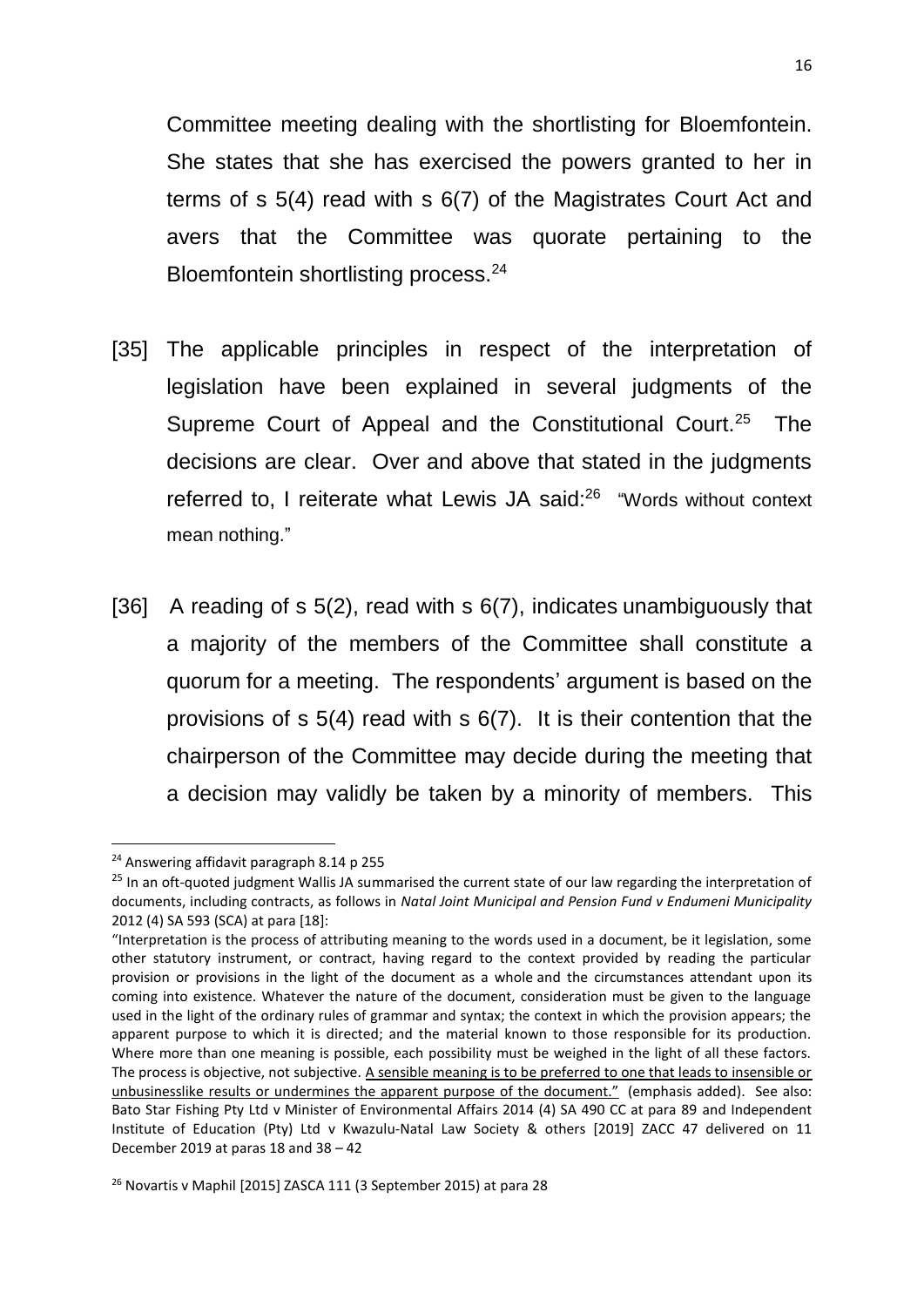would presumably be the case where the meeting was quorate initially, but where members have left for the one or the other reason prior to a decision being taken. If this is correct, five, six, seven, or eight of the required ten members of the Committee may decide to walk out after deliberations as they were dissatisfied with the manner in which the meeting was held and only thereafter, the chairperson decides to call upon the remaining members – the minority - to decide on an issue. In such an event, five, four, three or two members may be held to be a quorum for a decision to be validly taken. Mr Groenewald on behalf of the respondents conceded that in regulating the quorum, the chairperson must act within the bounds of reasonableness. For this submission, he relied on *Bertie van Zyl Pty Ltd & Another v Minister of Safety and Security & others.*<sup>27</sup>

17

[37] It is accepted that a contextual or purposive reading of a statute must remain faithful to the actual wording thereof as the Constitutional Court confirmed in Bertie van Zyl,<sup>28</sup> but ambiguity must be dealt with by looking at the purpose and the context in which the legislation was drafted. Sub-sections 5(2) and s 5(4) are contradictory and can with the best will in the world not be married to arrive at the conclusion reached by the second respondent who was clearly and incorrectly influenced by the Committee's secretary, Ms Van Zyl.<sup>29</sup> The two sub-sections do not make sense if read together and as submitted on behalf of respondents. Respondents' interpretation will lead to illogical, insensible and

- <sup>28</sup> At par 22: "A contextual or purposive reading of a statute must of course remain faithful to the actual wording of the statute."
- <sup>29</sup> Record of proceedings, p 29

<sup>27</sup> 2010 (2) SA 181 (CC) at paras 21 & 22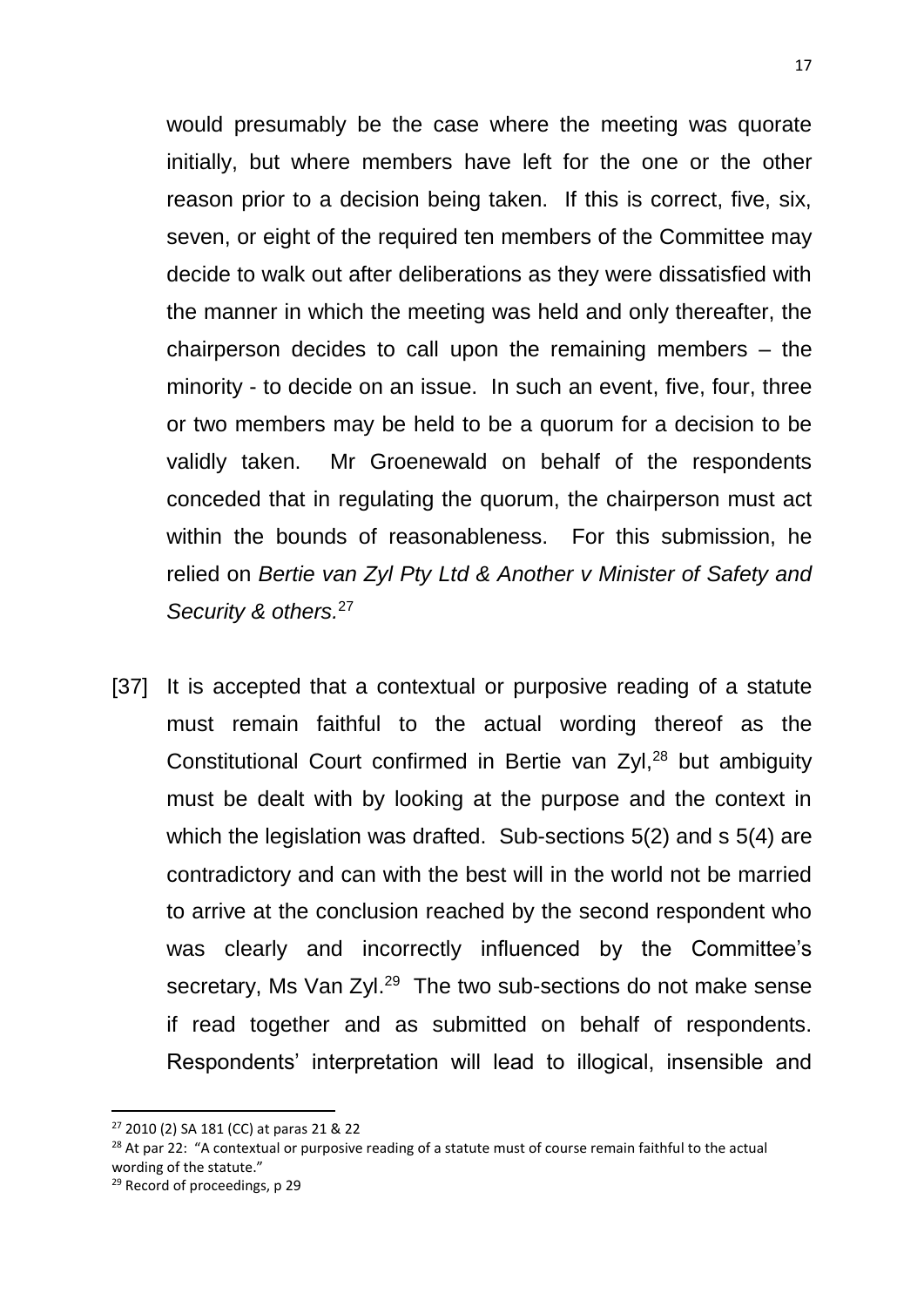unbusinesslike consequences. The purpose of insisting that a majority of members of the Commission and/or the Committee shall constitute a quorum would be flouted if the chairperson may change the quorum requirements willy-nilly to twenty, thirty or forty percent of the total members. Such interpretation may result in a situation where all ten members may be present at the start of the meeting at say, 8 o'clock the morning, but by the time material decisions are to be taken after tea, half or more of them have decided to leave, leaving it to the minority to decide on important issues such as the shortlisting of candidates for crucial posts such as judicial officers. Such an approach would be illogical and leading to chaotic decisions being taken in respect of serious matters such as the eventual appointment of magistrates.

- [38] One of the members of the Committee, a person of the stature of Dr Moshoeu, the Chief Executive Officer of the South African Judicial Education Institute ("SAJEI"), did not attend the Bloemfontein shortlisting process. She might have provided important and relevant advice pertaining to the attendance of training courses, such as those attended by applicant, and the difficulty to give in-house training to someone who has never before acted as a magistrate.
- [39] I agree with the following *dicta* of Sher, J:<sup>30</sup>

**.** 

"The appointment of judicial officers is a delicate matter which the public has a right to expect will be carried out carefully and with due and scrupulous regard for the legal prescripts concerned. It is fundamentally embarrassing when those who are involved with the process get it wrong, because of a basic

<sup>&</sup>lt;sup>30</sup> Magistrate AK Amos v Minister of Justice & 2 others, case no 9469/17, an unreported judgment of the Western Cape Division delivered on 12 September 2019 at par 43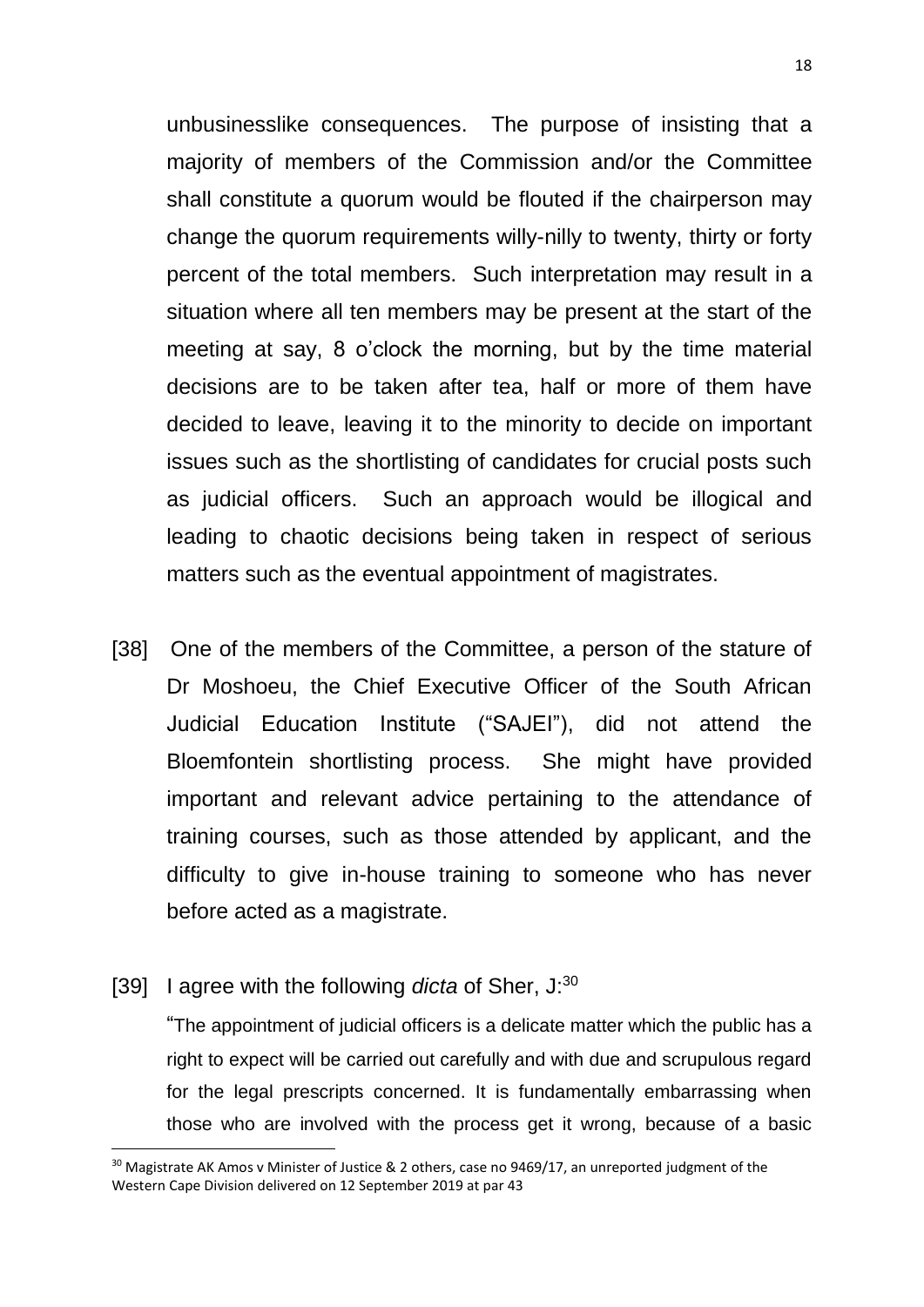failure to attend to the fundamentals, particularly when they, of all persons, would surely be expected to know what the law requires of them. As a constitutional state we cannot allow the process of the appointment of magistrates, who are the backbone of our legal system, to be dealt with in a haphazard or lackadaisical fashion. That the body which is tasked with the selection and interview of candidates for judicial office must be quorate is something which has been apparent at least since the judgment of the Supreme Court of Appeal in *Acting Chairperson: JSC & Ors v Premier of the Western Cape* and it is distressing to note that at least in respect of the appointment in question in this matter in 2017, this was not the case."<sup>31</sup> (emphasis added)

[40] The shortlisting, recommendation and appointment of judicial officers are serious matters deserving to be treated fairly, in terms of the applicable legislation and prescripts and according to constitutional values. If the Committee's meeting in respect of the Bloemfontein shortlisting was not quorate, as I have found, the decisions at that meeting are unconstitutional, unlawful and invalid. The fact that the appointees to the various posts in cluster "A" have not been cited as parties in this proceedings cannot undermine the court's function to declare the shortlisting processes unlawful.

#### *Non-compliance with s 174(2) of the Constitution and regulation 5*

[41] It is understood that attention should be focused on the shortlisting process and not the requirements for eventual appointment. However, the shortlisting process cannot be evaluated without considering the authorities, the views of eminent authors and ss

<sup>&</sup>lt;sup>31</sup> The JSC matter referred to by Sher, J can be found at 2011 (3) SA 538 (SCA) paras [19] - [21]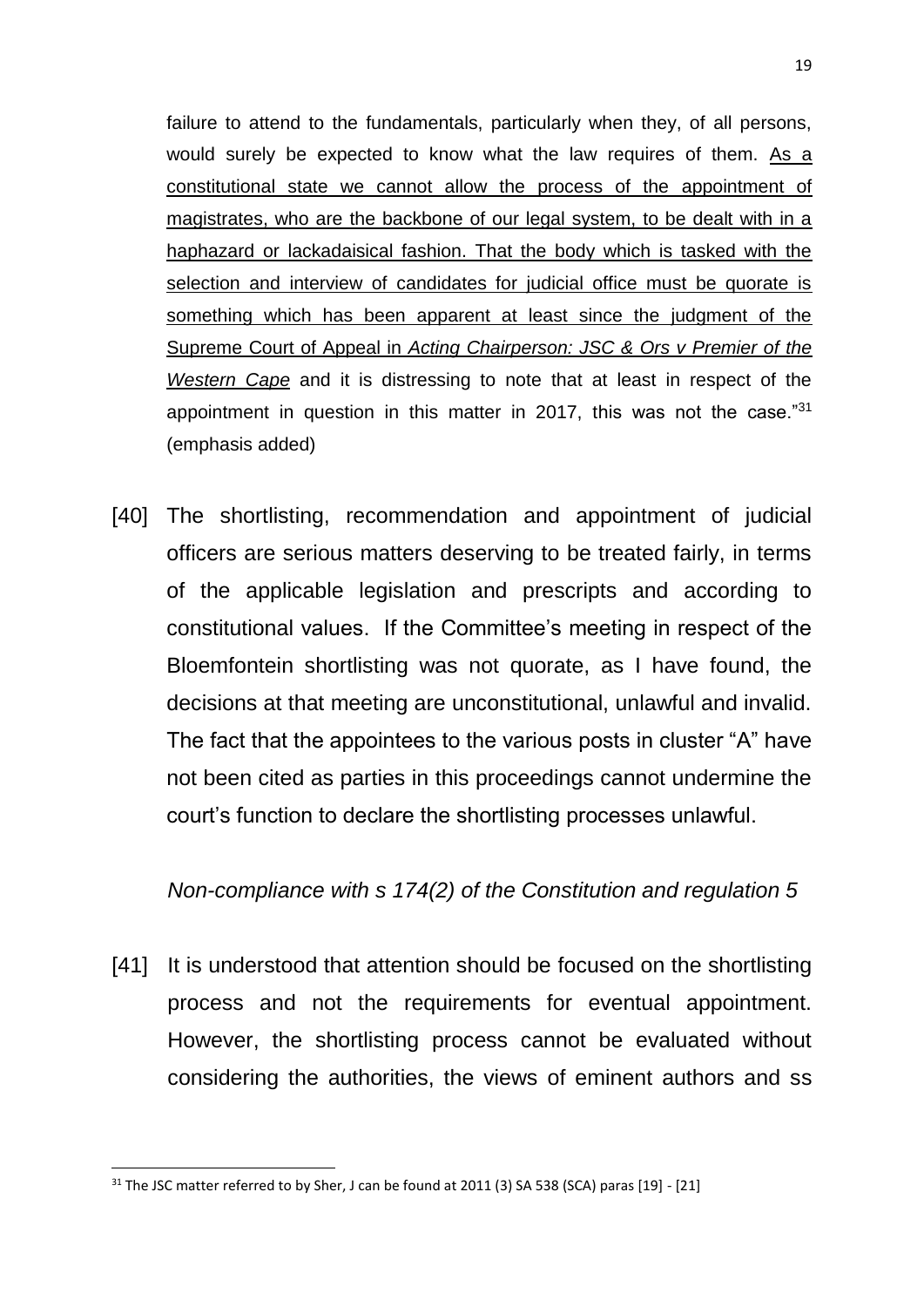174(1) and 174(2) of the Constitution. These two sub-sections read as follows:

#### "**174 Appointment of judicial officers**

- [\(1\)](https://jutastat.juta.co.za/nxt/foliolinks.asp?f=xhitlist&xhitlist_x=Advanced&xhitlist_vpc=first&xhitlist_xsl=querylink.xsl&xhitlist_sel=title;path;content-type;home-title&xhitlist_d=%7bstatreg%7d&xhitlist_q=%5bfield%20folio-destination-name:%27LJC_a108y1996s174(1)%27%5d&xhitlist_md=target-id=0-0-0-117559) Any appropriately qualified woman or man who is a fit and proper person may be appointed as a judicial officer. Any person to be appointed to the Constitutional Court must also be a South African citizen.
- [\(2\)](https://jutastat.juta.co.za/nxt/foliolinks.asp?f=xhitlist&xhitlist_x=Advanced&xhitlist_vpc=first&xhitlist_xsl=querylink.xsl&xhitlist_sel=title;path;content-type;home-title&xhitlist_d=%7bstatreg%7d&xhitlist_q=%5bfield%20folio-destination-name:%27LJC_a108y1996s174(2)%27%5d&xhitlist_md=target-id=0-0-0-117563) The need for the judiciary to reflect broadly the racial and gender composition of South Africa must be considered when judicial officers are appointed."
- [42] Justice DM Davis $32$  stated the following in respect of judicial appointments and in particular how judges should be appointed:

"The preferable approach, in my view, is to find candidates who are the very best in terms of criteria of merit which are established by the JSC. Merit, of course, is a contested concept and it would be wrong, as is so prevalent in the discourse of the legal community, to conflate the concept of merit with the standard of a middle-aged white senior counsel. To the contrary, life experience of the diversity of South Africa, empathy with the history of South Africa, a deep grasp of the constitutional values enshrined in the text and a true commitment to the transformation of South African society, that is which affirms and promotes substantively the constitutional values of dignity, freedom and equality, should be yardsticks in the development of a standard which justifiably constitutes merit.

Assume however that this application of merit yields a ranking of candidates, the application of which may not ensure the requisite representivity. At this stage, the provisions of section 174(2) would apply to ensure that candidates who may not have been the first or second choice on the ranking by the JSC but that notwithstanding, comply with the test of merit and hence are appropriately qualified, are then appointed above the higher-ranked

<sup>32</sup> *Judicial appointments in South Africa, Advocate,* Dec 2010 at p 42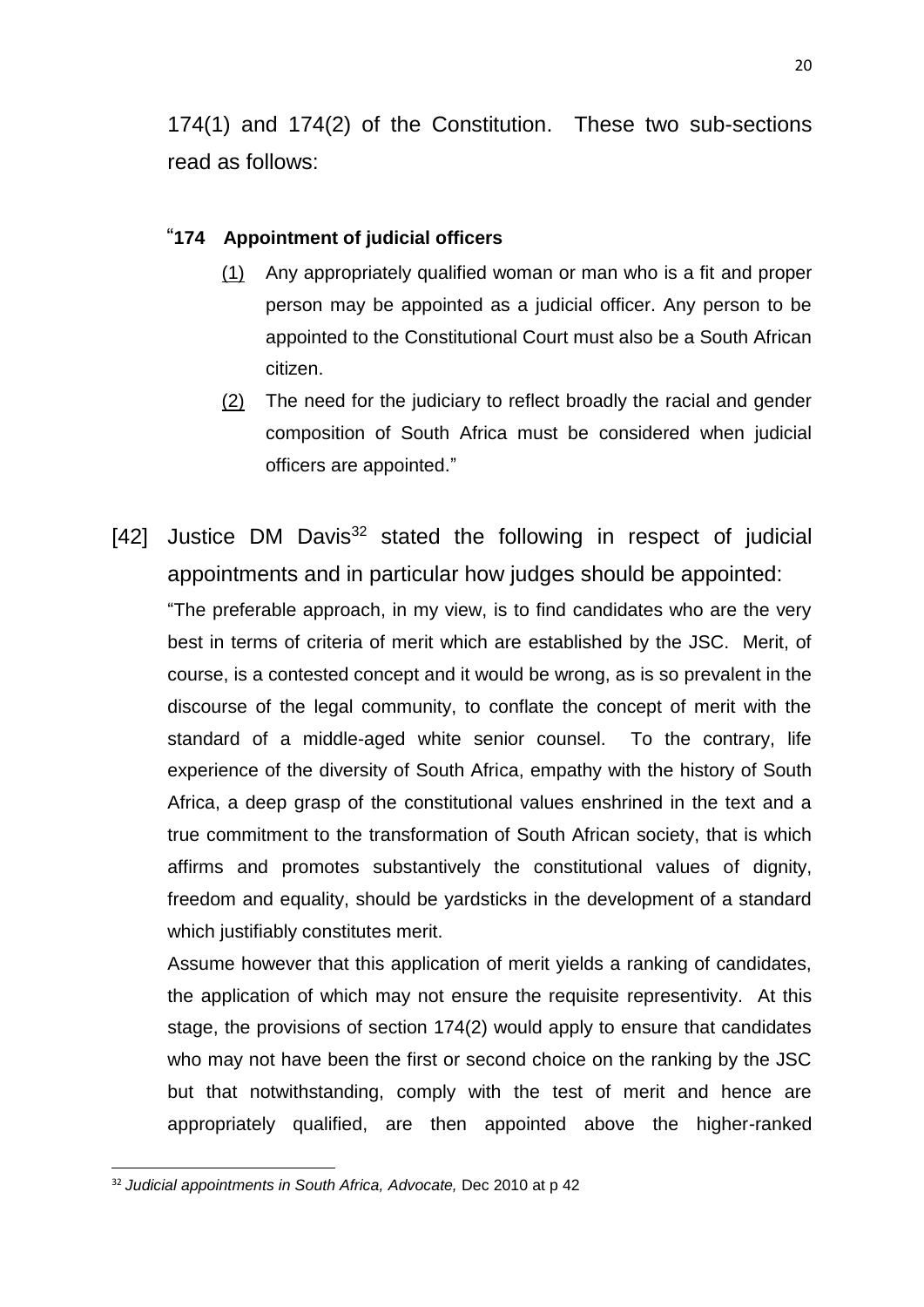candidates in order that the requirement of the Constitution in terms of section 174(2) is met."

The learned judge also referred in his article to the following:

"On 15 September 2010, the JSC issued the following statement regarding criteria to be appointed:

'The following criteria are used in the interview of candidates and in the evaluation exercise during the deliberations by the members of the Commission.

Criteria stated in the Constitution

- 1. Is the particular applicant an appropriately qualified person?
- 2. Is he or she a fit and proper person, and
- 3. Would his or her appointment help to reflect the racial and gender composition of South Africa?

Supplementary Criteria

- 1. Is the proposed appointee a person of integrity?
- 2. Is the proposed appointee a person with the necessary energy and motivation?
- 3. Is the proposed appointee a competent person?
	- (a) Technically competent
	- (b) Capacity to give expression to the values of the Constitution
- 4. Is the proposed appointee an experienced person?
	- (a) Technically experienced
	- (b) Experienced in regard to values and needs of the community
- 5. Does the proposed appointee possess appropriate potential?
- 6. Symbolism. What message is given to the community at large by a particular appointment?"33

It will be shown later that the Magistrates Commission's criteria are differently worded, but in my view the core principles should remain the same.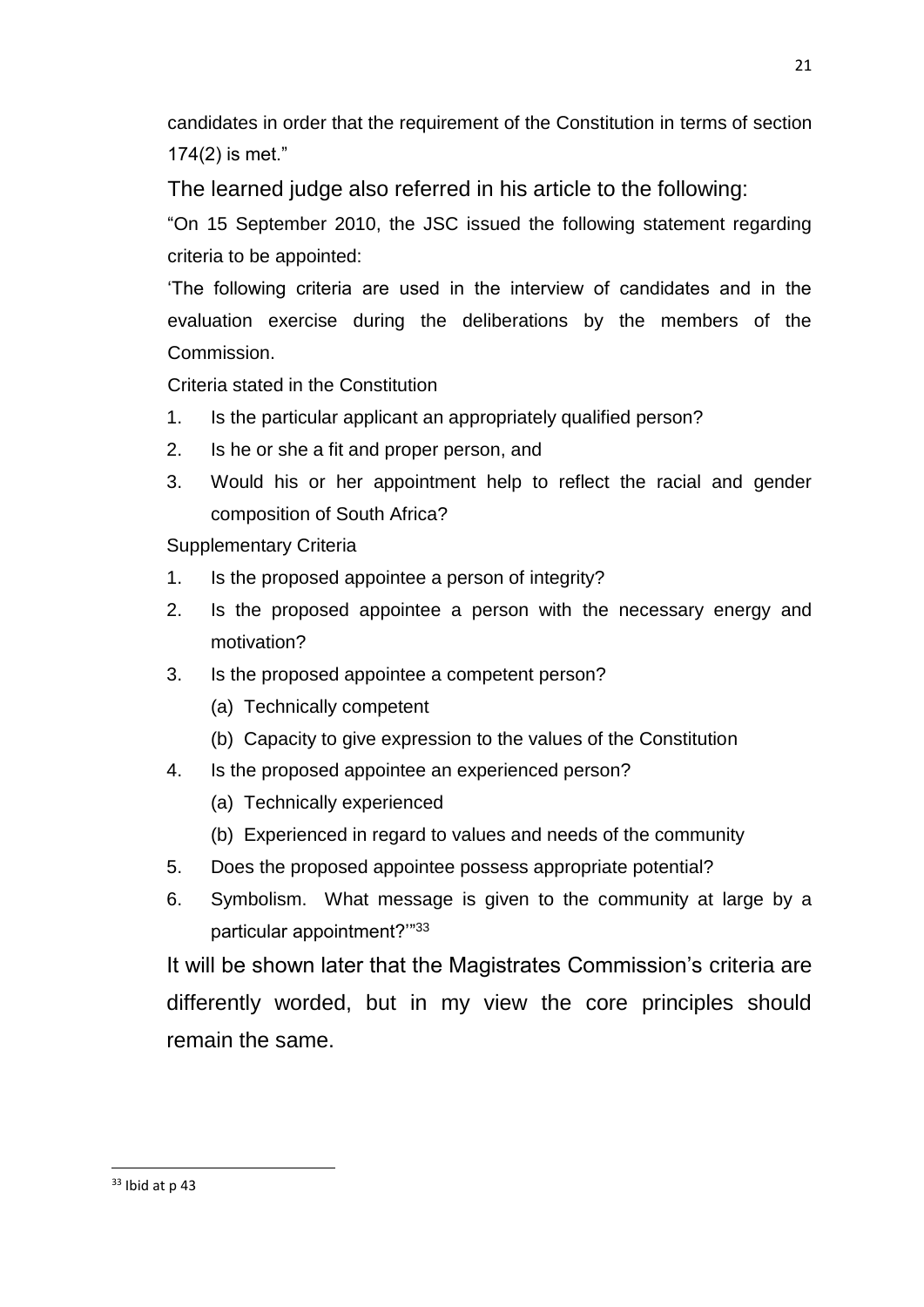## [43] Susannah Cowen<sup>34</sup> said the following in respect of judicial selection:

"In public discourse there are few who would dispute that a fundamental transformation of the judiciary on race and gender lines is not necessary but the meaning and implementation of the section has been highly contentious….

If we seek to remedy these wrongs, a quest for a broadly representative bench is in line with the Constitution's aspiration to create a just society that is based on non-racialism and non-sexism. While it must mean that the bench we seek must be made up primarily of judges of African descent, we needn't resort to the crude tactics of apartheid to get there.

We also need to take a view on how being black or female ought to influence the selection process in a specific case…..

The difficult case arises where two qualified candidates are being considered but the candidate who will not enhance racial or gender representivity is appreciably better qualified in an important respect. In that case, the consideration of the need for racial and gender representivity on the bench requires careful evaluation and cannot be the only relevant consideration…

Finally, we ought not to be too quick to assume that the legitimacy of the bench will be best enhanced if race and gender representivity is accelerated. We must obviously aim to meet the objective of racial and gender representivity with due expedition and treat it with priority, because the judiciary's legitimacy depends on it. But its legitimacy will ultimately depend on how well the judiciary is able to perform the functions the Constitution entrusts to it.

It is thus critical that the mechanisms that we use to assess the suitability of a judge for office are appropriately tailored to that end."

[44] The respondents' case is that the Committee acted fairly in approaching the shortlisting process as it did. It *inter alia* relied on the procedure to be followed by it as approved by the Magistrates

<sup>&</sup>lt;sup>34</sup> Judicial Selection in South Africa Democratic Governance Rights Unit (DGRU) (2010) at pp 69 - 73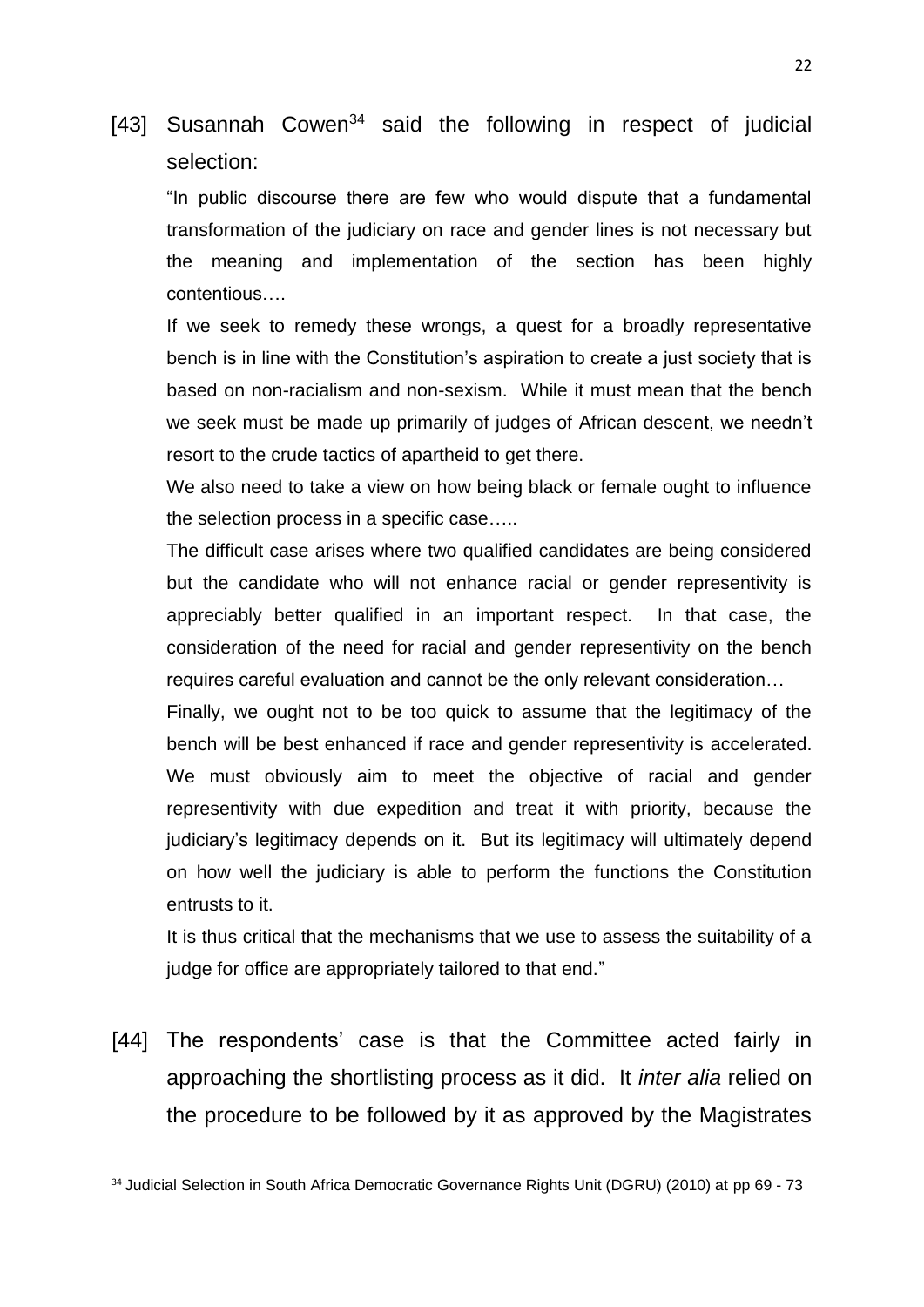Commission on 7 April 2011.<sup>35</sup> The document is clear: the Committee must;

- Consider whether in respect of each application received, the requisite information and documentation prescribed in law as well as further requirements stipulated in the advertisement have been provided. If any of the above are found to be lacking, the candidature of the applicant is automatically disqualified.
	- Consider the candidature of **all applicants** whose applications contain all requisite information and documentation mentioned above.
	- Determine whether the applicants whose applications are in order as contemplated above are suitable for appointment based on the requirements of legislation and any other applicable criteria.
	- Draw up a short-list of the most suitable candidates for appointment.
	- Invite the short-listed candidates to an interview by the Appointments Committee / Magistrates Commission on a date, time and place determined." (emphasis added)
- [45] Under the heading of criteria for short-listing purposes the following must be taken into consideration, although not in any fixed order or sequence of precedence:
	- Section 174(2) of the Constitution.
	- Relevant experience.
	- Qualifications.
	- Needs of the specific office.

<sup>35</sup> Annexure "ZM4" p 446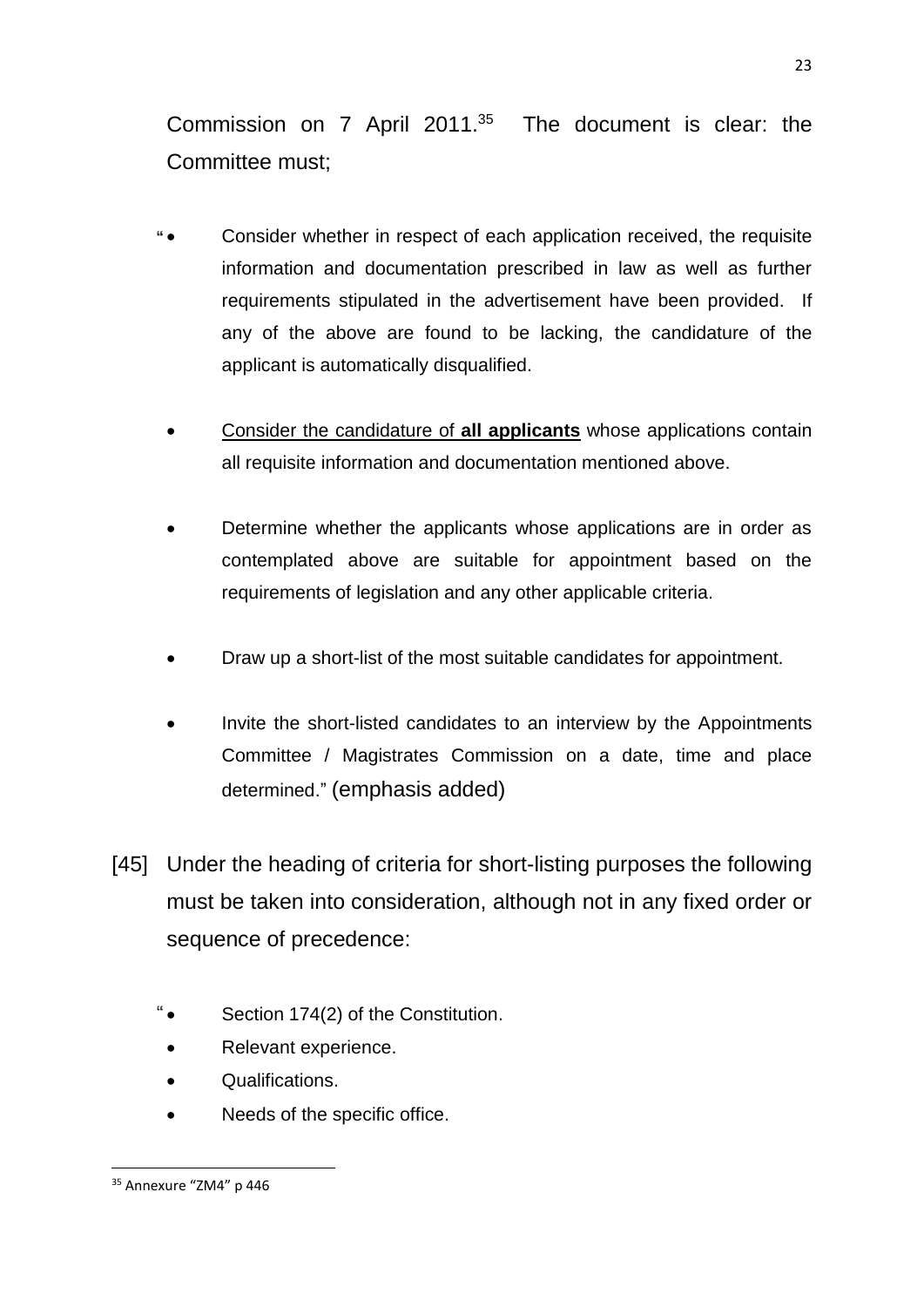- Appropriate managerial experience or managerial skills."
- [46] It is also noted: "Whereas in a situation where gender or race transformation present itself as the most pressing need such a consideration will be given priority accordingly, to the extent that it may be preferred to readvertise the position if no suitable transformation candidate amongst any of the formerly disadvantaged groups can be found to fill it."
- [47] The Committee presented evidence in the words of its chairperson in the answering affidavit, but in order to establish what actually occurred during the shortlisting meetings, one has to look at the transcripts. I accept that it is not called for to quote evidence in detail in a judgment, but it is important to refer to the following to show that the Committee had a total disregard for the legislation, regulation 5, their own shortlisting process and the rights of whites to at least be considered during the shortlisting process:
- [48] In respect of Petrusburg the following was said:

"Magistrate Nulliah: This is a one man station. It is a predominantly Afrikaans speaking community that we have there…." to which second respondent and others eventually responded:

Chairperson: Not white. Just female, but not white.

Unidentified person: Take away the white.

Unidentified person: Take away white.

Magistrate Nulliah: The reason I stated white female is because, but you have given me a little bit of insight as to how to proceed. I looked at the Afrikaans community.

Chairperson: We are also looking for experience ma'am.

Ms Nulliah: We are also looking for experience. Acting experience and managerial experience. So are we out of white positions? Ms Nulliah: Female whites, are we not accepting?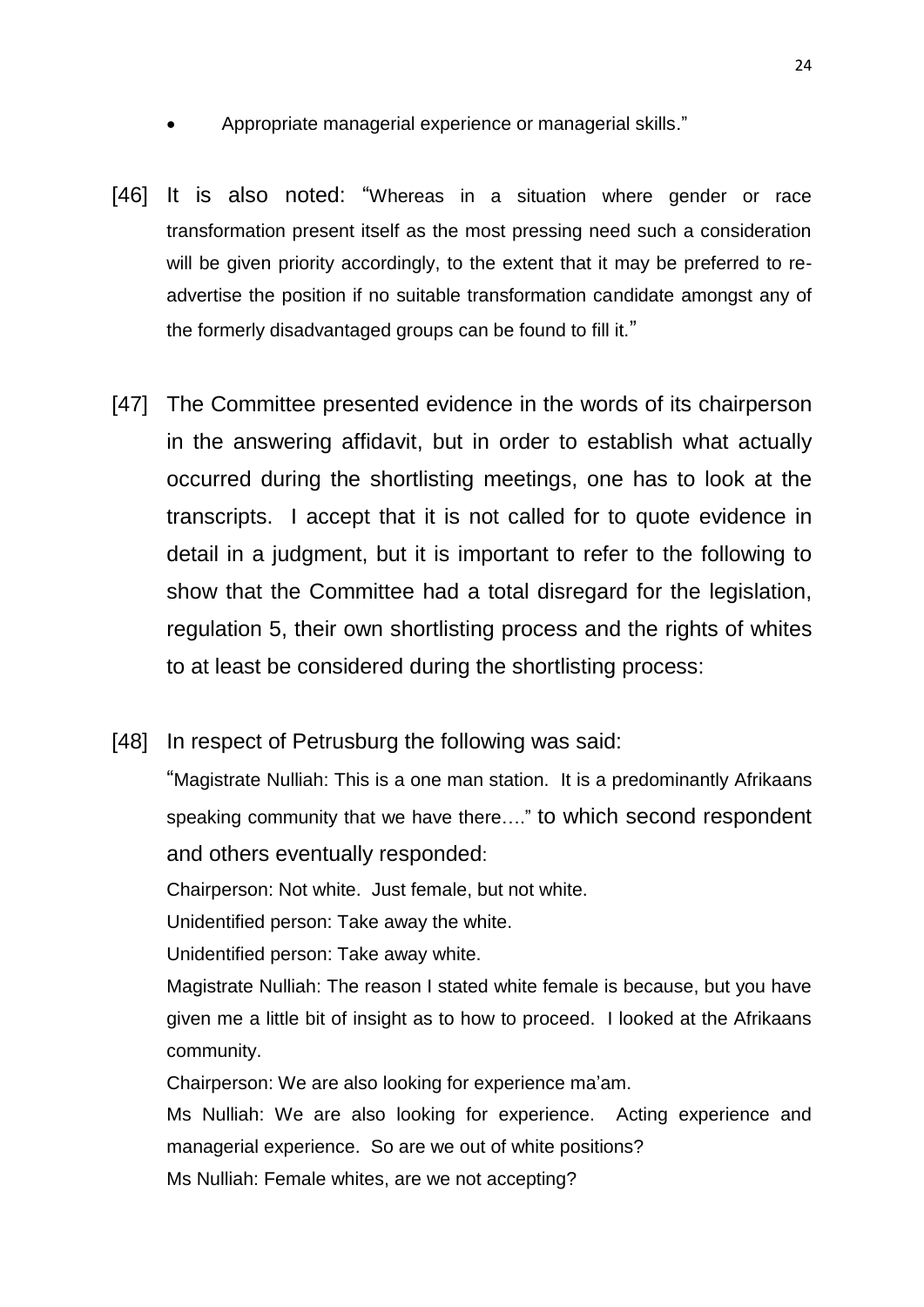Unidentified person: No."36

Further on the chairperson said: "Anything you need, except for white."<sup>37</sup> And later on: "Chairperson: And if we say we take her (a black female) then we are going to need persons to compare her with and there are no other females. So let us look at males, African, coloured and Indian."<sup>38</sup> It is evident that the Commission concluded, incorrectly and unlawfully so, that a female should not or could not be compared with male persons. This is discrimination in a pure form, but needs no further attention. Fact of the matter is that no whites were considered.

[49] Six vacancies were advertised for Bloemfontein, but the Commission filled one post prior to the shortlisting process. This appears to be irregular, but need not to be considered. In respect of Bloemfontein Magistrate Nulliah indicated that there were five vacancies (instead of the original six) and then the following transpired after her input that one white female may be considered for shortlisting:

"A coloured male, a coloured female and when I look at the cluster establishment as a whole, we can take one white female.

Chairperson: And why do you say so ma'am? Why do you chose these races?" 39

Later on: "Chairperson: But you still want a white female?

Magistrate Nulliah: We can have one white female against an entire cluster background.

Chairperson: I think that three is enough for now, what is the view of the other commissioners?" Hereafter there was the following response:

**.** 

 $39$  Ibid n 42

<sup>&</sup>lt;sup>36</sup> Record of proceedings p 29 & 30

 $37$  Ibid p 31

<sup>38</sup> Ibid p 33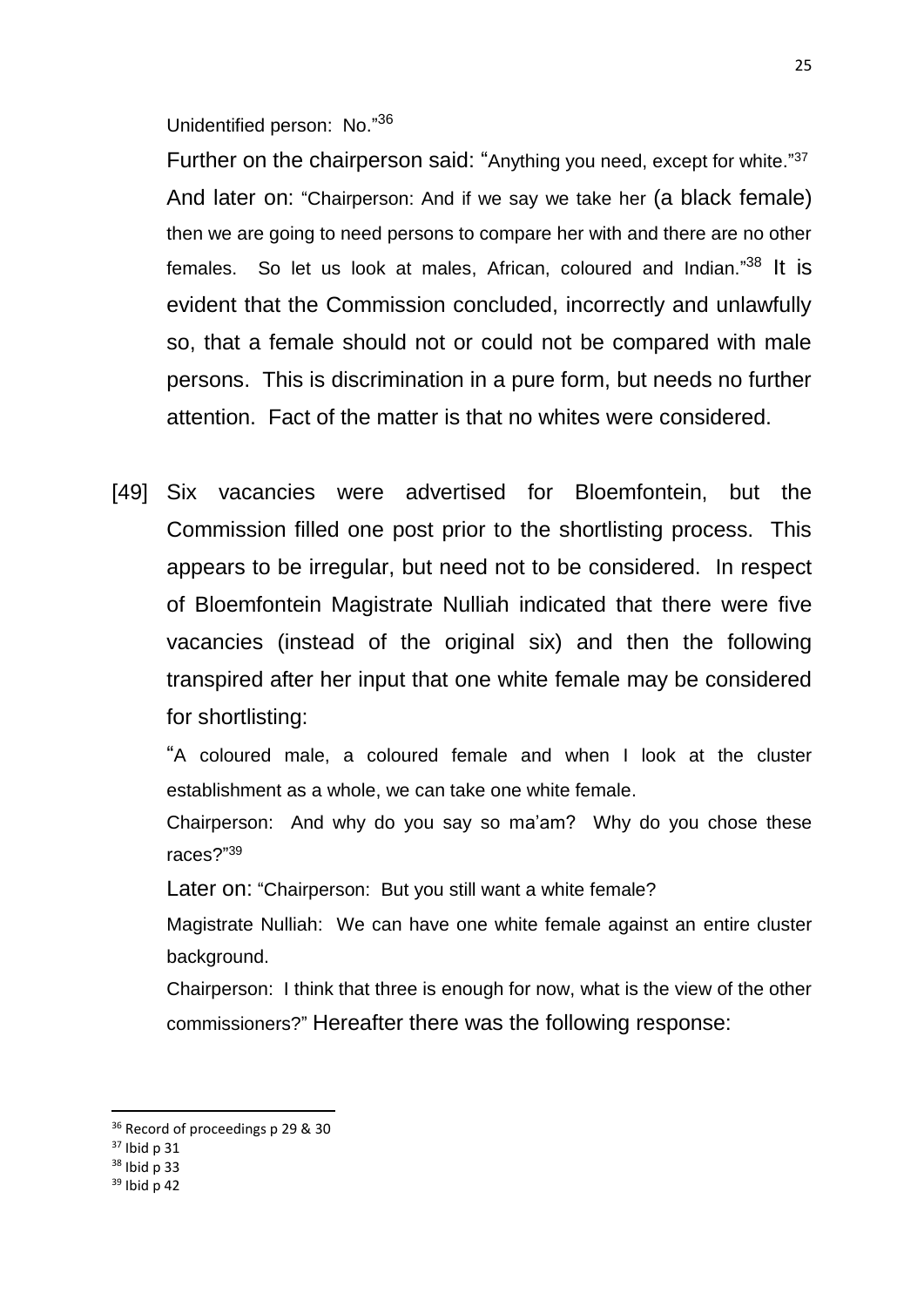"Mrs Sidlova: Chair, I do not know. I would rather we do not, if we can find more of the other two races that are lacking, then we do not consider any white person." 40

[50] In respect of the shortlisting for Botshabelo the following was recorded:

"Unidentified person: There is a Mr Lawrence from Petrusburg, but I think he must be acting.

Magistrate Nulliah: If I may, I do not know if I am allowed to interfere."<sup>41</sup> After an introduction of the cluster establishment everybody was talking at the same time when Mr Lawrence's name came up. No doubt he was not even considered for Botshabelo, not to talk of the other two districts. His name was not even mentioned in respect of those two districts. It is apparent from the record that Magistrate Nulliah tried her best to arrange that Ms Marinda Pretorius, a white female, be transferred to Botshabelo, but the chairperson said: "So we cannot take Marinda (Pretorius) there.<sup>"42</sup>

[51] The Committee was prepared, in the case of Bloemfontein, to shortlist people who had never acted before as magistrates on the basis that if they are appointed, the other magistrates could train them.<sup>43</sup> A so-called two-two system was even called for in terms whereof two people who have acted previously be appointed with two who have not acted so that the first two could train the

<sup>40</sup> Ibid p 44

<sup>41</sup> Ibid pp 15 & 16

 $42$  Ibid p 17

 $43$  Ibid n 48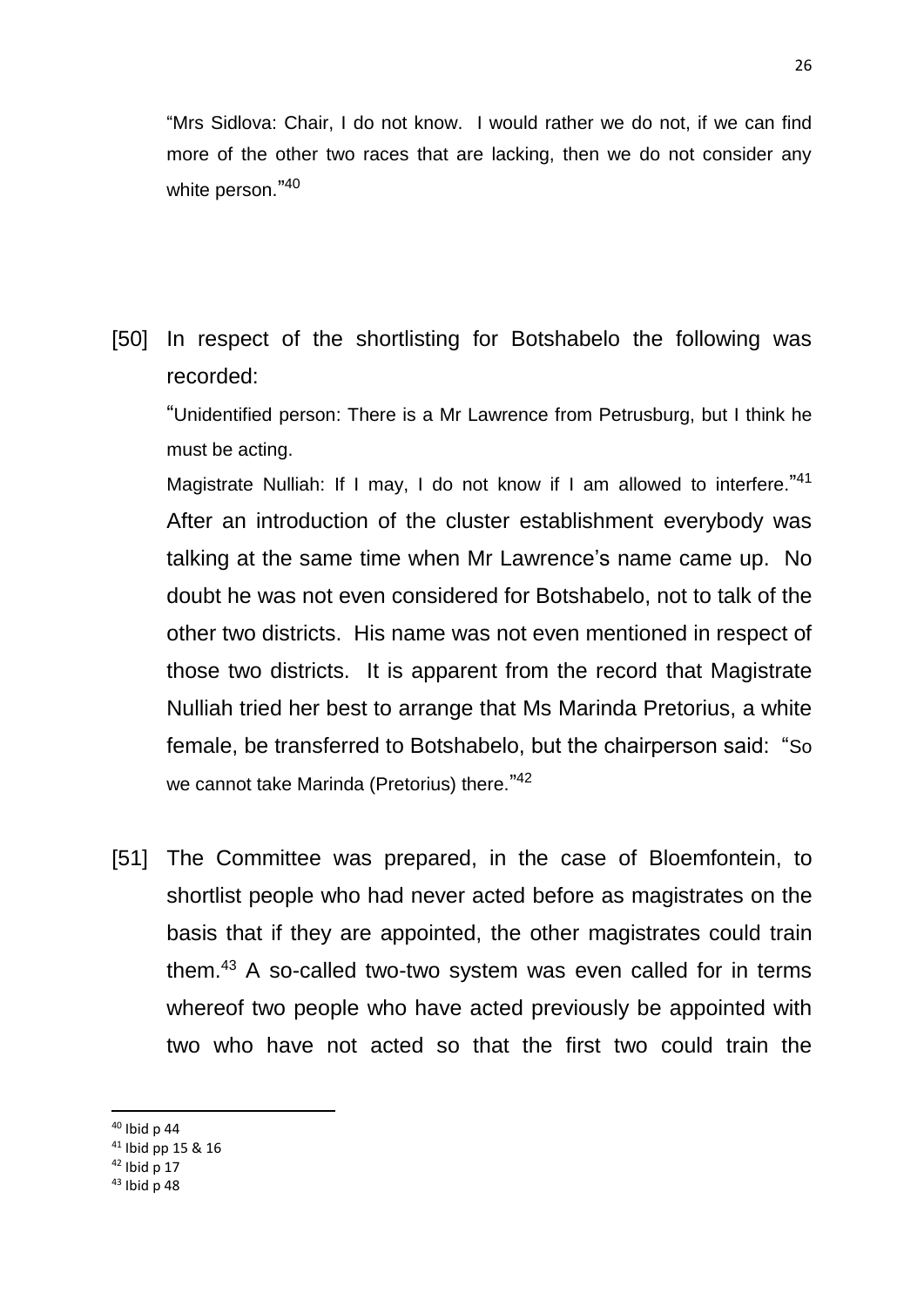inexperienced two.<sup>44</sup> In the process the Committee failed to adhere to its own policy<sup>45</sup> in that it did not consider the candidature of all applicants whose applications were compliant. White people and applicant in particular was not considered at all.

- [52] Magistrates are not appointed on probation as in the past. Once appointed, the Department might be stuck with a person that is incapable to perform as a judicial officer. Therefore it is a sound principle, as is the case in the High Court, the Supreme Court of Appeal, as well as the Constitutional Court, to recommend candidates for appointment only once they have shown an ability to cope as judicial officers.
- [53] It is unnecessary to dwell on the expertise and experience of applicant. Insofar as the Committee acted as gatekeeper, preventing any whites to be interviewed, it lost the opportunity to duly consider whether applicant was not perhaps such an excellent candidate that he should be recommended for appointment notwithstanding the obligation to ensure that s 174(2) is diligently applied.
- [54] The *amicus curiae* contributed to the resolution of the dispute, but did not ask for any costs in its favour. Applicant, being successful, is entitled to costs against first and third respondents and such an order shall be made.

#### **VII ORDERS**

<sup>44</sup> Ibid p 49

<sup>45</sup> Record, annexure ZM 4, p 446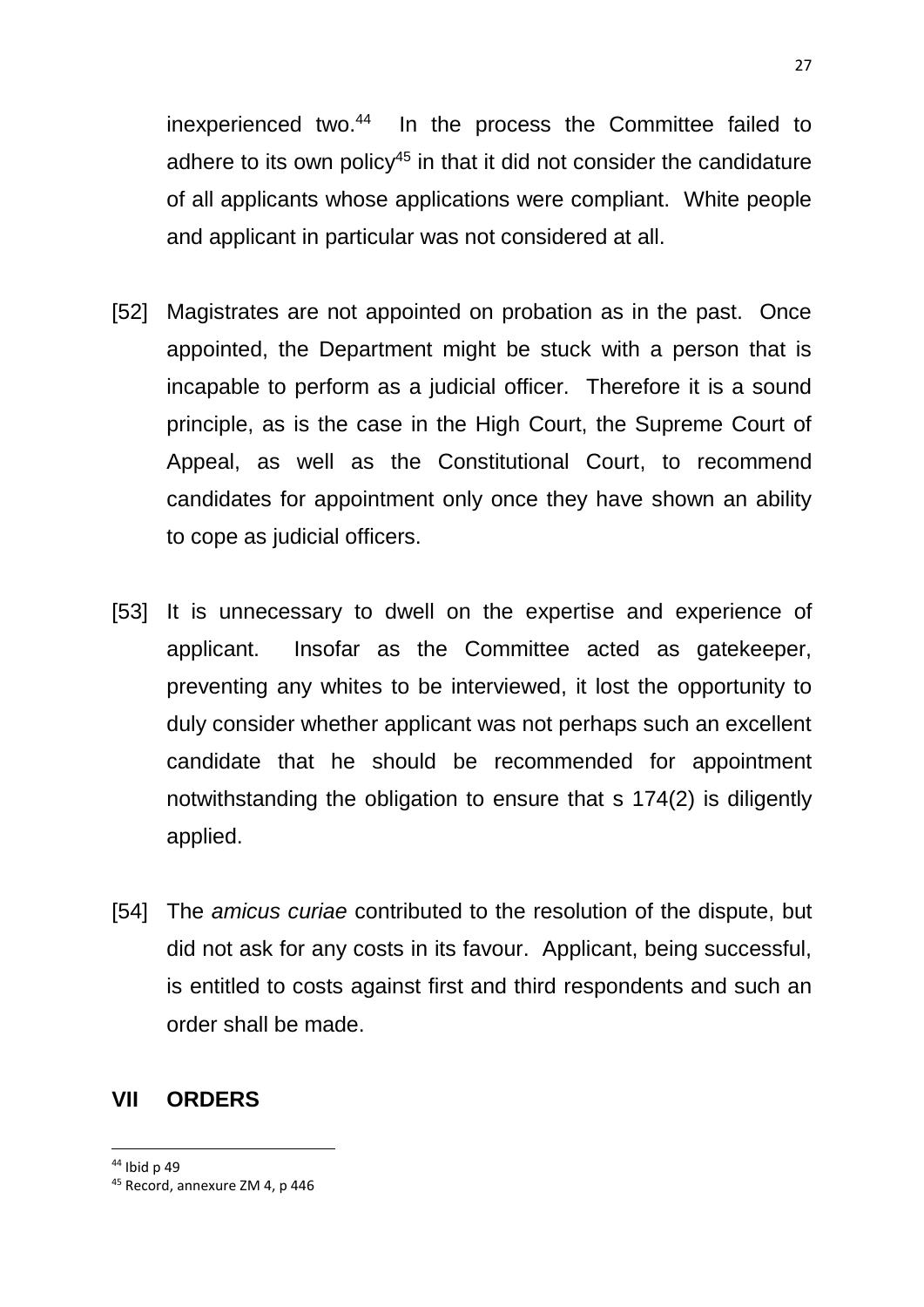- [55] Consequently, the following orders are made:
	- 1. It is declared that the shortlisting proceedings chaired by second respondent for the vacancies of magistrates for the Free State relating to the districts of Bloemfontein, Botshabelo and Petrusburg were unlawful and unconstitutional.
	- 2. The aforesaid shortlisting proceedings and consequently also the recommendations of the Appointments Committee of first respondent and the appointment by third respondent of magistrates for the districts of Bloemfontein, Botshabelo and Petrusburg are reviewed and set aside.
	- 3. First and third respondents shall pay applicant's costs of the application jointly and severally, the one to pay the other to be absolved.
	- 4. The *amicus curiae*, the Helen Suzman Foundation, shall be responsible for its own costs.

#### **\_\_\_\_\_\_\_\_\_\_\_\_\_\_\_\_\_\_ J P DAFFUE, ADJP**

I concur

#### **\_\_\_\_\_\_\_\_\_\_\_\_\_\_\_\_\_\_ P E MOLITSOANE, J**

On behalf of Applicant : Mr RJ Lawrence (In person) Instructed by : Frank Botha Attorneys BLOEMFONTEIN